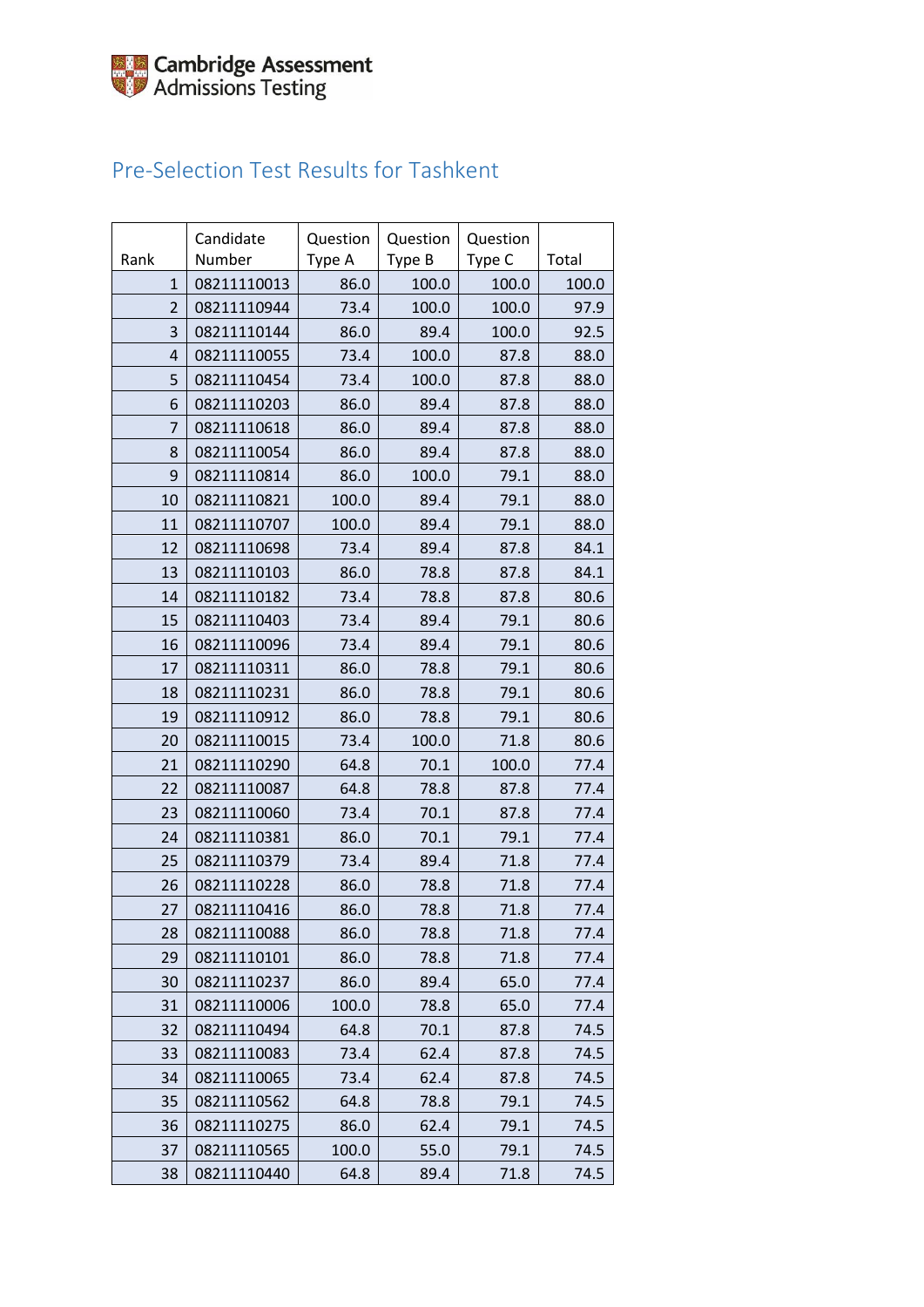

|      | Candidate   | Question | Question | Question |       |
|------|-------------|----------|----------|----------|-------|
| Rank | Number      | Type A   | Type B   | Type C   | Total |
| 39   | 08211110373 | 73.4     | 78.8     | 71.8     | 74.5  |
| 40   | 08211110122 | 73.4     | 78.8     | 71.8     | 74.5  |
| 41   | 08211110312 | 86.0     | 78.8     | 65.0     | 74.5  |
| 42   | 08211110692 | 86.0     | 78.8     | 65.0     | 74.5  |
| 43   | 08211110301 | 86.0     | 78.8     | 65.0     | 74.5  |
| 44   | 08211110449 | 73.4     | 100.0    | 58.3     | 74.5  |
| 45   | 08211110977 | 73.4     | 100.0    | 58.3     | 74.5  |
| 46   | 08211110649 | 73.4     | 100.0    | 58.3     | 74.5  |
| 47   | 08211110781 | 86.0     | 89.4     | 58.3     | 74.5  |
| 48   | 08211110926 | 86.0     | 89.4     | 58.3     | 74.5  |
| 49   | 08211110197 | 73.4     | 62.4     | 79.1     | 71.7  |
| 50   | 08211110604 | 73.4     | 62.4     | 79.1     | 71.7  |
| 51   | 08211110630 | 100.0    | 47.4     | 79.1     | 71.7  |
| 52   | 08211110905 | 64.8     | 78.8     | 71.8     | 71.7  |
| 53   | 08211110255 | 64.8     | 78.8     | 71.8     | 71.7  |
| 54   | 08211110801 | 73.4     | 70.1     | 71.8     | 71.7  |
| 55   | 08211110171 | 86.0     | 62.4     | 71.8     | 71.7  |
| 56   | 08211110012 | 86.0     | 62.4     | 71.8     | 71.7  |
| 57   | 08211110164 | 86.0     | 62.4     | 71.8     | 71.7  |
| 58   | 08211110165 | 86.0     | 62.4     | 71.8     | 71.7  |
| 59   | 08211110200 | 64.8     | 89.4     | 65.0     | 71.7  |
| 60   | 08211110761 | 73.4     | 78.8     | 65.0     | 71.7  |
| 61   | 08211110201 | 86.0     | 70.1     | 65.0     | 71.7  |
| 62   | 08211110179 | 86.0     | 70.1     | 65.0     | 71.7  |
| 63   | 08211110681 | 86.0     | 78.8     | 58.3     | 71.7  |
| 64   | 08211110514 | 86.0     | 78.8     | 58.3     | 71.7  |
| 65   | 08211110074 | 64.8     | 70.1     | 71.8     | 69.1  |
| 66   | 08211110712 | 86.0     | 55.0     | 71.8     | 69.1  |
| 67   | 08211110061 | 86.0     | 55.0     | 71.8     | 69.1  |
| 68   | 08211110003 | 64.8     | 78.8     | 65.0     | 69.1  |
| 69   | 08211110079 | 64.8     | 78.8     | 65.0     | 69.1  |
| 70   | 08211110252 | 73.4     | 70.1     | 65.0     | 69.1  |
| 71   | 08211110063 | 73.4     | 70.1     | 65.0     | 69.1  |
| 72   | 08211110491 | 86.0     | 62.4     | 65.0     | 69.1  |
| 73   | 08211110919 | 73.4     | 78.8     | 58.3     | 69.1  |
| 74   | 08211110091 | 73.4     | 78.8     | 58.3     | 69.1  |
| 75   | 08211110162 | 86.0     | 70.1     | 58.3     | 69.1  |
| 76   | 08211110106 | 100.0    | 62.4     | 58.3     | 69.1  |
| 77   | 08211110076 | 64.8     | 55.0     | 79.1     | 66.5  |
| 78   | 08211110751 | 73.4     | 47.4     | 79.1     | 66.5  |
| 79   | 08211110027 | 57.8     | 70.1     | 71.8     | 66.5  |
| 80   | 08211110035 | 57.8     | 70.1     | 71.8     | 66.5  |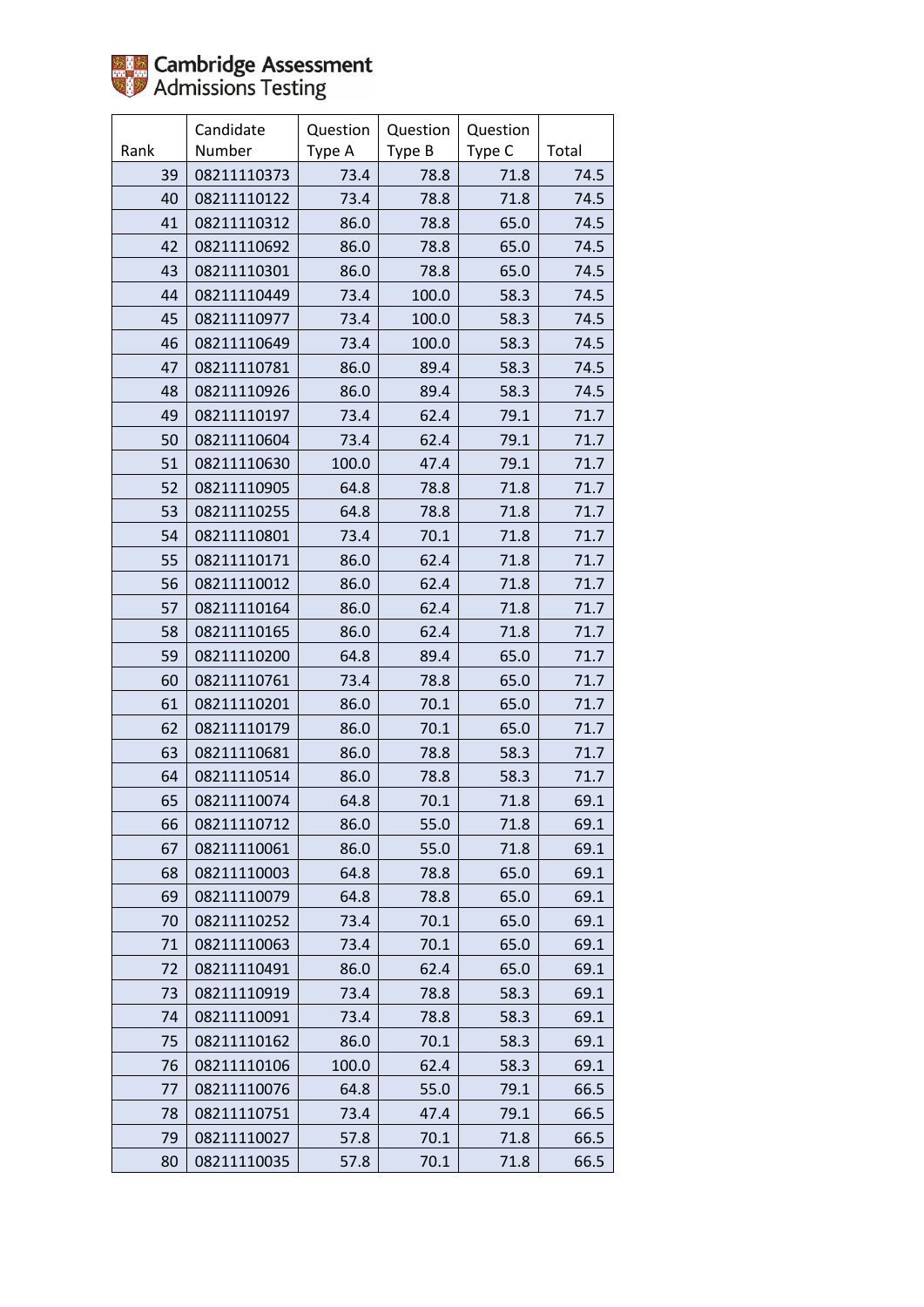

|      | Candidate   | Question | Question | Question |       |
|------|-------------|----------|----------|----------|-------|
| Rank | Number      | Type A   | Type B   | Type C   | Total |
| 81   | 08211110211 | 64.8     | 62.4     | 71.8     | 66.5  |
| 82   | 08211110157 | 64.8     | 62.4     | 71.8     | 66.5  |
| 83   | 08211110271 | 64.8     | 62.4     | 71.8     | 66.5  |
| 84   | 08211110075 | 73.4     | 55.0     | 71.8     | 66.5  |
| 85   | 08211110976 | 64.8     | 70.1     | 65.0     | 66.5  |
| 86   | 08211110253 | 73.4     | 62.4     | 65.0     | 66.5  |
| 87   | 08211110364 | 73.4     | 62.4     | 65.0     | 66.5  |
| 88   | 08211110735 | 73.4     | 62.4     | 65.0     | 66.5  |
| 89   | 08211110377 | 73.4     | 62.4     | 65.0     | 66.5  |
| 90   | 08211110413 | 73.4     | 62.4     | 65.0     | 66.5  |
| 91   | 08211110033 | 73.4     | 62.4     | 65.0     | 66.5  |
| 92   | 08211110265 | 73.4     | 62.4     | 65.0     | 66.5  |
| 93   | 08211110463 | 73.4     | 62.4     | 65.0     | 66.5  |
| 94   | 08211110914 | 73.4     | 62.4     | 65.0     | 66.5  |
| 95   | 08211110251 | 64.8     | 78.8     | 58.3     | 66.5  |
| 96   | 08211110621 | 64.8     | 78.8     | 58.3     | 66.5  |
| 97   | 08211110606 | 64.8     | 78.8     | 58.3     | 66.5  |
| 98   | 08211110627 | 73.4     | 70.1     | 58.3     | 66.5  |
| 99   | 08211110458 | 73.4     | 70.1     | 58.3     | 66.5  |
| 100  | 08211110120 | 73.4     | 70.1     | 58.3     | 66.5  |
| 101  | 08211110287 | 86.0     | 62.4     | 58.3     | 66.5  |
| 102  | 08211110473 | 86.0     | 62.4     | 58.3     | 66.5  |
| 103  | 08211110501 | 73.4     | 78.8     | 51.1     | 66.5  |
| 104  | 08211110920 | 73.4     | 78.8     | 51.1     | 66.5  |
| 105  | 08211110448 | 51.3     | 70.1     | 71.8     | 64.1  |
| 106  | 08211110266 | 64.8     | 55.0     | 71.8     | 64.1  |
| 107  | 08211110376 | 64.8     | 55.0     | 71.8     | 64.1  |
| 108  | 08211110077 | 57.8     | 70.1     | 65.0     | 64.1  |
| 109  | 08211110320 | 57.8     | 70.1     | 65.0     | 64.1  |
| 110  | 08211110258 | 57.8     | 70.1     | 65.0     | 64.1  |
| 111  | 08211110350 | 57.8     | 70.1     | 65.0     | 64.1  |
| 112  | 08211110441 | 64.8     | 62.4     | 65.0     | 64.1  |
| 113  | 08211110304 | 64.8     | 62.4     | 65.0     | 64.1  |
| 114  | 08211110628 | 64.8     | 62.4     | 65.0     | 64.1  |
| 115  | 08211110199 | 64.8     | 62.4     | 65.0     | 64.1  |
| 116  | 08211110321 | 73.4     | 55.0     | 65.0     | 64.1  |
| 117  | 08211110132 | 73.4     | 55.0     | 65.0     | 64.1  |
| 118  | 08211110328 | 57.8     | 78.8     | 58.3     | 64.1  |
| 119  | 08211180929 | 64.8     | 70.1     | 58.3     | 64.1  |
| 120  | 08211110043 | 64.8     | 70.1     | 58.3     | 64.1  |
| 121  | 08211110700 | 64.8     | 70.1     | 58.3     | 64.1  |
| 122  | 08211110644 | 64.8     | 70.1     | 58.3     | 64.1  |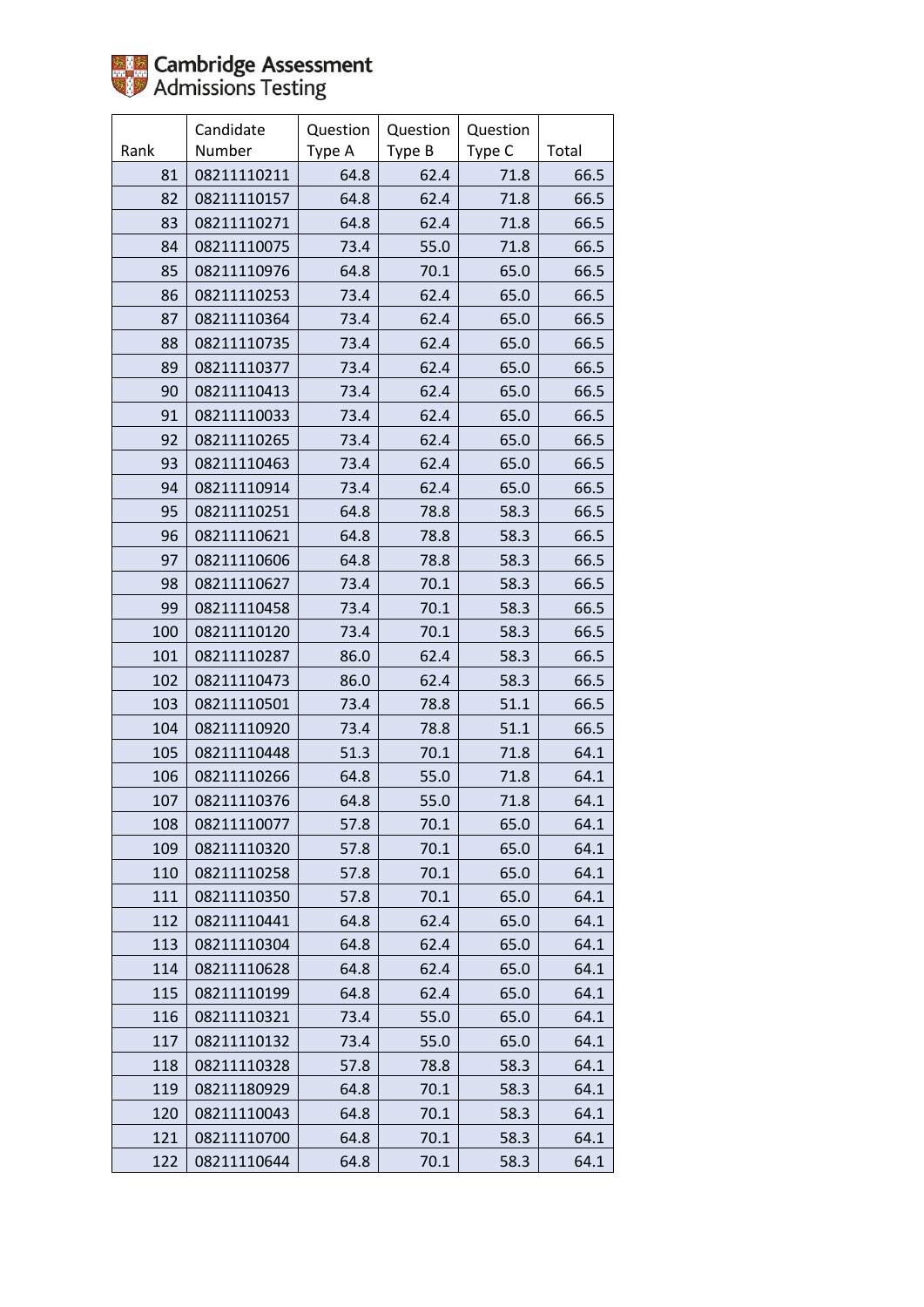

|      | Candidate   | Question | Question | Question |       |
|------|-------------|----------|----------|----------|-------|
| Rank | Number      | Type A   | Type B   | Type C   | Total |
| 123  | 08211110754 | 73.4     | 62.4     | 58.3     | 64.1  |
| 124  | 08211110042 | 73.4     | 62.4     | 58.3     | 64.1  |
| 125  | 08211110417 | 73.4     | 62.4     | 58.3     | 64.1  |
| 126  | 08211110314 | 73.4     | 70.1     | 51.1     | 64.1  |
| 127  | 08211110979 | 86.0     | 62.4     | 51.1     | 64.1  |
| 128  | 08211110050 | 86.0     | 62.4     | 51.1     | 64.1  |
| 129  | 08211110112 | 73.4     | 78.8     | 42.5     | 64.1  |
| 130  | 08211110293 | 51.3     | 62.4     | 71.8     | 61.7  |
| 131  | 08211110422 | 57.8     | 55.0     | 71.8     | 61.7  |
| 132  | 08211110267 | 51.3     | 70.1     | 65.0     | 61.7  |
| 133  | 08211110297 | 57.8     | 62.4     | 65.0     | 61.7  |
| 134  | 08211110398 | 57.8     | 62.4     | 65.0     | 61.7  |
| 135  | 08211110048 | 64.8     | 55.0     | 65.0     | 61.7  |
| 136  | 08211110443 | 64.8     | 55.0     | 65.0     | 61.7  |
| 137  | 08211110180 | 64.8     | 55.0     | 65.0     | 61.7  |
| 138  | 08211110221 | 64.8     | 55.0     | 65.0     | 61.7  |
| 139  | 08211110839 | 64.8     | 55.0     | 65.0     | 61.7  |
| 140  | 08211110580 | 73.4     | 47.4     | 65.0     | 61.7  |
| 141  | 08211110073 | 51.3     | 78.8     | 58.3     | 61.7  |
| 142  | 08211110119 | 57.8     | 70.1     | 58.3     | 61.7  |
| 143  | 08211110045 | 57.8     | 70.1     | 58.3     | 61.7  |
| 144  | 08211110593 | 64.8     | 62.4     | 58.3     | 61.7  |
| 145  | 08211110566 | 64.8     | 62.4     | 58.3     | 61.7  |
| 146  | 08211110569 | 73.4     | 55.0     | 58.3     | 61.7  |
| 147  | 08211110510 | 73.4     | 55.0     | 58.3     | 61.7  |
| 148  | 08211110270 | 73.4     | 55.0     | 58.3     | 61.7  |
| 149  | 08211110479 | 73.4     | 55.0     | 58.3     | 61.7  |
| 150  | 08211110785 | 73.4     | 55.0     | 58.3     | 61.7  |
| 151  | 08211110130 | 57.8     | 78.8     | 51.1     | 61.7  |
| 152  | 08211180188 | 64.8     | 70.1     | 51.1     | 61.7  |
| 153  | 08211110409 | 64.8     | 78.8     | 42.5     | 61.7  |
| 154  | 08211110238 | 64.8     | 78.8     | 42.5     | 61.7  |
| 155  | 09211110047 | 56.4     | 64.7     | 58.8     | 59.8  |
| 156  | 08211110095 | 51.3     | 55.0     | 71.8     | 59.4  |
| 157  | 07211111222 | 51.3     | 55.0     | 71.8     | 59.4  |
| 158  | 08211110538 | 51.3     | 62.4     | 65.0     | 59.4  |
| 159  | 08211110146 | 51.3     | 62.4     | 65.0     | 59.4  |
| 160  | 08211110495 | 51.3     | 62.4     | 65.0     | 59.4  |
| 161  | 08211110764 | 57.8     | 55.0     | 65.0     | 59.4  |
| 162  | 08211110534 | 57.8     | 55.0     | 65.0     | 59.4  |
| 163  | 08211110207 | 57.8     | 55.0     | 65.0     | 59.4  |
| 164  | 08211110163 | 57.8     | 55.0     | 65.0     | 59.4  |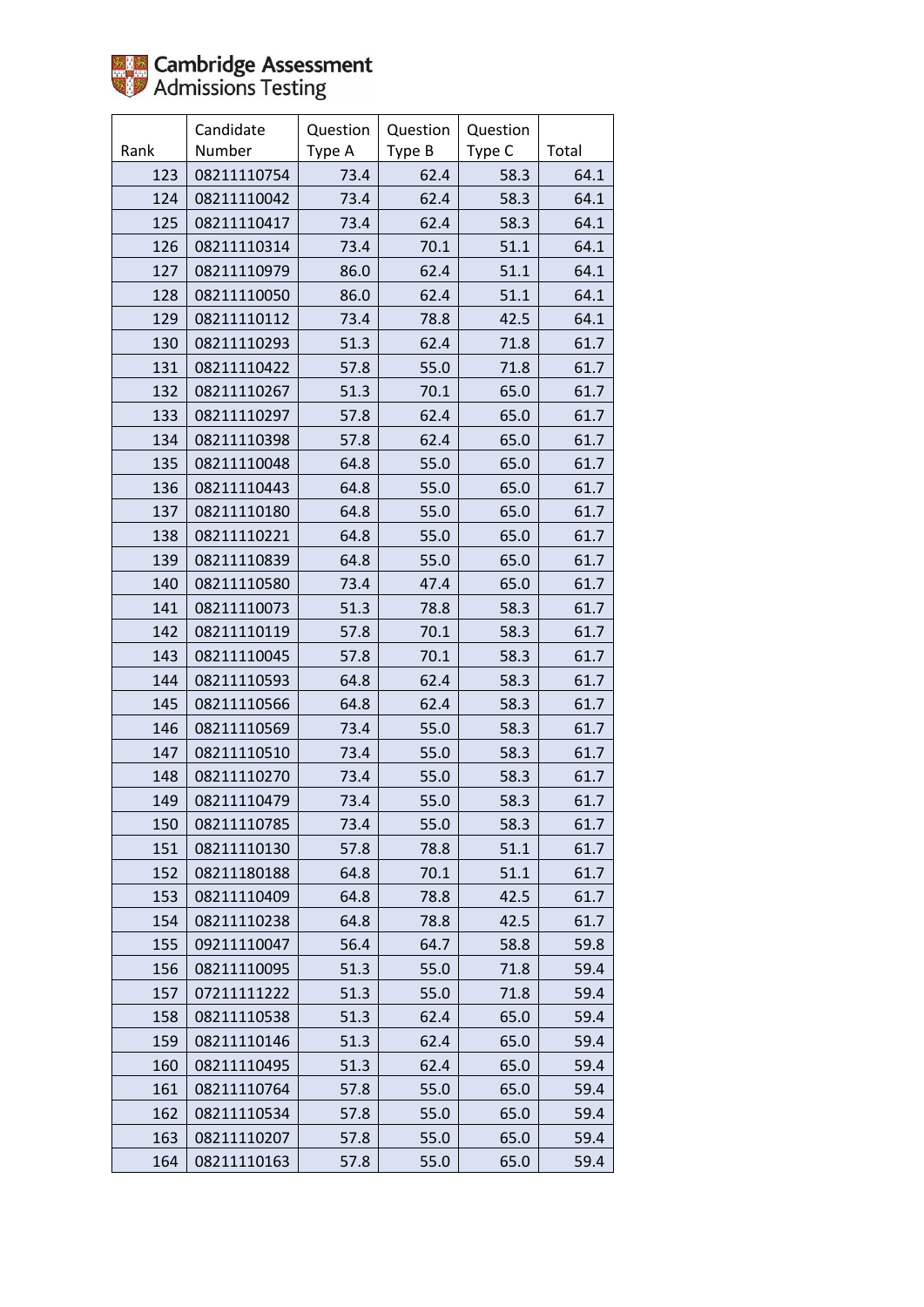

|      | Candidate   | Question | Question | Question |       |
|------|-------------|----------|----------|----------|-------|
| Rank | Number      | Type A   | Type B   | Type C   | Total |
| 165  | 08211110847 | 64.8     | 47.4     | 65.0     | 59.4  |
| 166  | 08211110236 | 51.3     | 70.1     | 58.3     | 59.4  |
| 167  | 08211110288 | 57.8     | 62.4     | 58.3     | 59.4  |
| 168  | 08211110870 | 57.8     | 62.4     | 58.3     | 59.4  |
| 169  | 09211110574 | 57.8     | 62.4     | 58.3     | 59.4  |
| 170  | 08211110468 | 57.8     | 62.4     | 58.3     | 59.4  |
| 171  | 08211110140 | 57.8     | 62.4     | 58.3     | 59.4  |
| 172  | 08211110553 | 57.8     | 62.4     | 58.3     | 59.4  |
| 173  | 08211110126 | 64.8     | 55.0     | 58.3     | 59.4  |
| 174  | 08211110110 | 64.8     | 55.0     | 58.3     | 59.4  |
| 175  | 08211110823 | 64.8     | 55.0     | 58.3     | 59.4  |
| 176  | 08211110139 | 64.8     | 55.0     | 58.3     | 59.4  |
| 177  | 08211110482 | 64.8     | 55.0     | 58.3     | 59.4  |
| 178  | 08211110678 | 73.4     | 47.4     | 58.3     | 59.4  |
| 179  | 08211110234 | 73.4     | 47.4     | 58.3     | 59.4  |
| 180  | 08211110476 | 57.8     | 70.1     | 51.1     | 59.4  |
| 181  | 08211110105 | 57.8     | 70.1     | 51.1     | 59.4  |
| 182  | 08211110485 | 64.8     | 62.4     | 51.1     | 59.4  |
| 183  | 08211110066 | 64.8     | 62.4     | 51.1     | 59.4  |
| 184  | 08211110556 | 64.8     | 62.4     | 51.1     | 59.4  |
| 185  | 08211110927 | 64.8     | 62.4     | 51.1     | 59.4  |
| 186  | 08211110484 | 64.8     | 62.4     | 51.1     | 59.4  |
| 187  | 08211110486 | 64.8     | 62.4     | 51.1     | 59.4  |
| 188  | 08211110133 | 64.8     | 62.4     | 51.1     | 59.4  |
| 189  | 08211110082 | 73.4     | 55.0     | 51.1     | 59.4  |
| 190  | 08211110828 | 73.4     | 55.0     | 51.1     | 59.4  |
| 191  | 08211110016 | 73.4     | 55.0     | 51.1     | 59.4  |
| 192  | 08211110632 | 57.8     | 78.8     | 42.5     | 59.4  |
| 193  | 08211110808 | 64.8     | 70.1     | 42.5     | 59.4  |
| 194  | 08211110233 | 73.4     | 62.4     | 42.5     | 59.4  |
| 195  | 08211110274 | 73.4     | 62.4     | 42.5     | 59.4  |
| 196  | 08211110519 | 73.4     | 62.4     | 42.5     | 59.4  |
| 197  | 08211110805 | 73.4     | 62.4     | 42.5     | 59.4  |
| 198  | 08211110424 | 37.8     | 55.0     | 79.1     | 57.1  |
| 199  | 08211110098 | 37.8     | 62.4     | 71.8     | 57.1  |
| 200  | 08211110257 | 57.8     | 38.6     | 71.8     | 57.1  |
| 201  | 08211110549 | 51.3     | 55.0     | 65.0     | 57.1  |
| 202  | 08211180515 | 51.3     | 55.0     | 65.0     | 57.1  |
| 203  | 08211110170 | 57.8     | 47.4     | 65.0     | 57.1  |
| 204  | 08211110438 | 57.8     | 47.4     | 65.0     | 57.1  |
| 205  | 08211110149 | 51.3     | 62.4     | 58.3     | 57.1  |
| 206  | 08211110345 | 51.3     | 62.4     | 58.3     | 57.1  |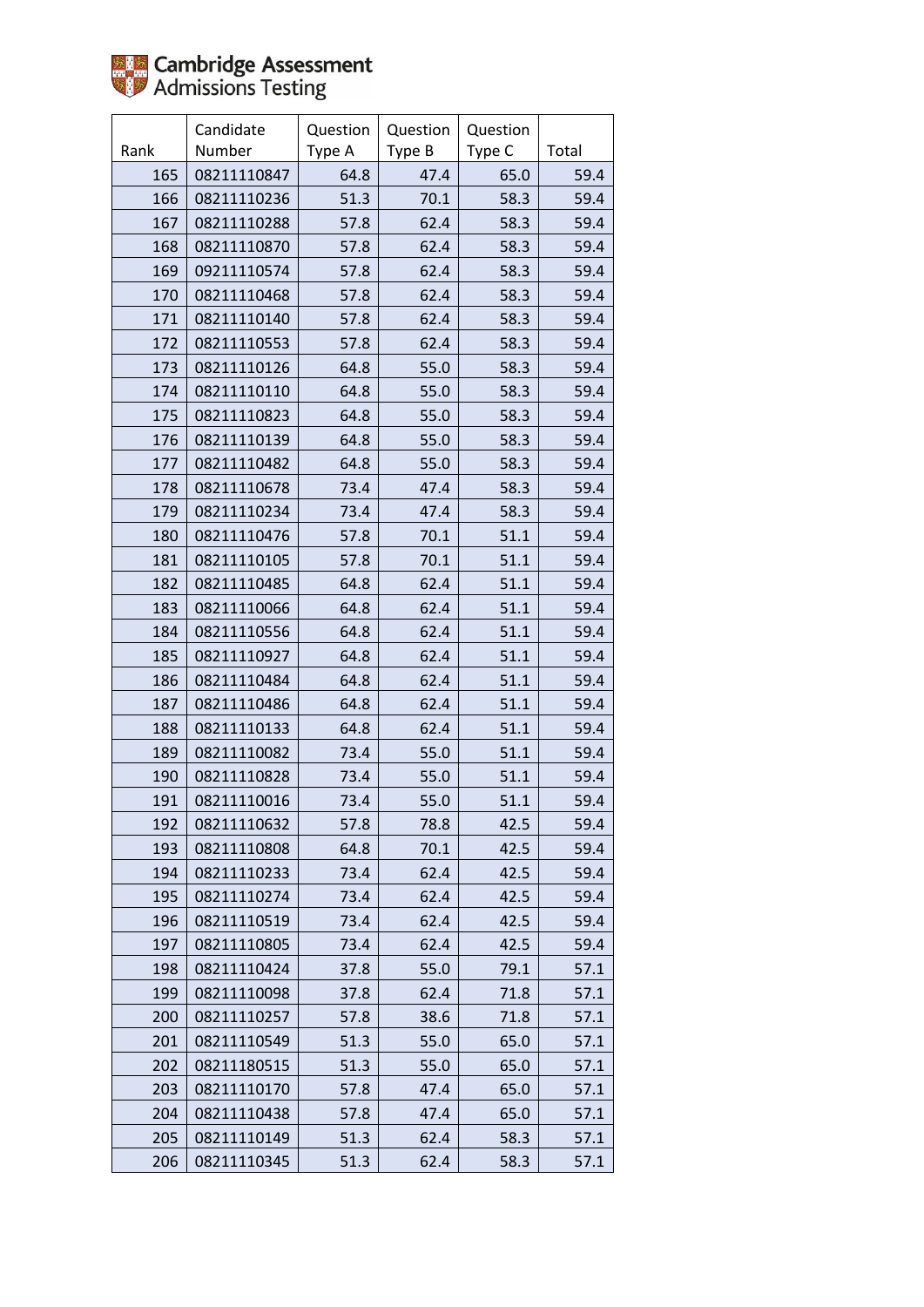

|      | Candidate   | Question | Question | Question |       |
|------|-------------|----------|----------|----------|-------|
| Rank | Number      | Type A   | Type B   | Type C   | Total |
| 207  | 08211110807 | 51.3     | 62.4     | 58.3     | 57.1  |
| 208  | 08211110742 | 51.3     | 62.4     | 58.3     | 57.1  |
| 209  | 08211110492 | 51.3     | 62.4     | 58.3     | 57.1  |
| 210  | 08211110224 | 51.3     | 62.4     | 58.3     | 57.1  |
| 211  | 08211110102 | 51.3     | 62.4     | 58.3     | 57.1  |
| 212  | 08211110295 | 51.3     | 62.4     | 58.3     | 57.1  |
| 213  | 08211110011 | 57.8     | 55.0     | 58.3     | 57.1  |
| 214  | 08211110563 | 57.8     | 55.0     | 58.3     | 57.1  |
| 215  | 08211110726 | 57.8     | 55.0     | 58.3     | 57.1  |
| 216  | 08211110822 | 57.8     | 55.0     | 58.3     | 57.1  |
| 217  | 08211110349 | 64.8     | 47.4     | 58.3     | 57.1  |
| 218  | 08211110733 | 57.8     | 62.4     | 51.1     | 57.1  |
| 219  | 08211110028 | 57.8     | 62.4     | 51.1     | 57.1  |
| 220  | 08211110080 | 57.8     | 62.4     | 51.1     | 57.1  |
| 221  | 08211110774 | 57.8     | 62.4     | 51.1     | 57.1  |
| 222  | 08211110736 | 64.8     | 55.0     | 51.1     | 57.1  |
| 223  | 08211110656 | 64.8     | 55.0     | 51.1     | 57.1  |
| 224  | 08211110955 | 64.8     | 55.0     | 51.1     | 57.1  |
| 225  | 08211110367 | 64.8     | 55.0     | 51.1     | 57.1  |
| 226  | 08211110539 | 64.8     | 55.0     | 51.1     | 57.1  |
| 227  | 08211110527 | 64.8     | 55.0     | 51.1     | 57.1  |
| 228  | 08211110366 | 73.4     | 47.4     | 51.1     | 57.1  |
| 229  | 08211110869 | 73.4     | 47.4     | 51.1     | 57.1  |
| 230  | 08211110342 | 57.8     | 70.1     | 42.5     | 57.1  |
| 231  | 08211110444 | 64.8     | 62.4     | 42.5     | 57.1  |
| 232  | 08211110052 | 64.8     | 62.4     | 42.5     | 57.1  |
| 233  | 08211110397 | 73.4     | 55.0     | 42.5     | 57.1  |
| 234  | 08211110767 | 73.4     | 55.0     | 42.5     | 57.1  |
| 235  | 08211110959 | 73.4     | 55.0     | 42.5     | 57.1  |
| 236  | 08211110804 | 86.0     | 47.4     | 42.5     | 57.1  |
| 237  | 08211110414 | 51.3     | 38.6     | 71.8     | 54.7  |
| 238  | 08211110156 | 44.8     | 55.0     | 65.0     | 54.7  |
| 239  | 08211110097 | 51.3     | 47.4     | 65.0     | 54.7  |
| 240  | 08211110956 | 51.3     | 47.4     | 65.0     | 54.7  |
| 241  | 08211110661 | 51.3     | 47.4     | 65.0     | 54.7  |
| 242  | 08211110982 | 57.8     | 38.6     | 65.0     | 54.7  |
| 243  | 08211110848 | 57.8     | 38.6     | 65.0     | 54.7  |
| 244  | 08211110648 | 57.8     | 38.6     | 65.0     | 54.7  |
| 245  | 08211110213 | 44.8     | 62.4     | 58.3     | 54.7  |
| 246  | 08211110051 | 44.8     | 62.4     | 58.3     | 54.7  |
| 247  | 08211110395 | 44.8     | 62.4     | 58.3     | 54.7  |
| 248  | 08211110603 | 51.3     | 55.0     | 58.3     | 54.7  |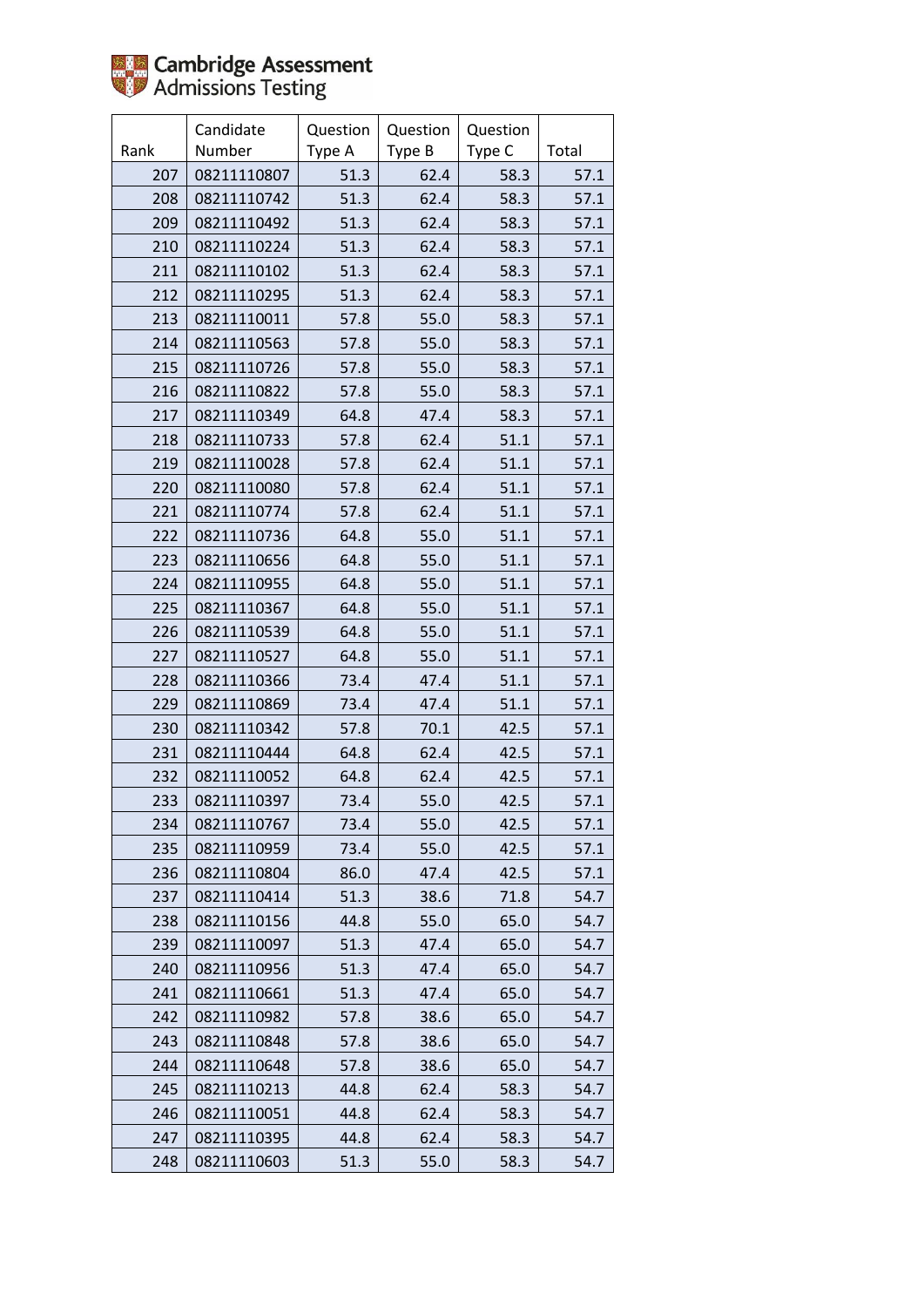

|      | Candidate   | Question | Question | Question |       |
|------|-------------|----------|----------|----------|-------|
| Rank | Number      | Type A   | Type B   | Type C   | Total |
| 249  | 08211110250 | 51.3     | 55.0     | 58.3     | 54.7  |
| 250  | 08211110481 | 51.3     | 55.0     | 58.3     | 54.7  |
| 251  | 08211110568 | 51.3     | 55.0     | 58.3     | 54.7  |
| 252  | 08211110445 | 51.3     | 55.0     | 58.3     | 54.7  |
| 253  | 08211110303 | 51.3     | 55.0     | 58.3     | 54.7  |
| 254  | 08211110392 | 57.8     | 47.4     | 58.3     | 54.7  |
| 255  | 08211110546 | 57.8     | 47.4     | 58.3     | 54.7  |
| 256  | 08211110347 | 57.8     | 47.4     | 58.3     | 54.7  |
| 257  | 08211110371 | 57.8     | 47.4     | 58.3     | 54.7  |
| 258  | 08211110863 | 44.8     | 70.1     | 51.1     | 54.7  |
| 259  | 08211110892 | 44.8     | 70.1     | 51.1     | 54.7  |
| 260  | 08211110885 | 51.3     | 62.4     | 51.1     | 54.7  |
| 261  | 08211110672 | 51.3     | 62.4     | 51.1     | 54.7  |
| 262  | 08211110474 | 57.8     | 55.0     | 51.1     | 54.7  |
| 263  | 08211110794 | 57.8     | 55.0     | 51.1     | 54.7  |
| 264  | 08211110730 | 57.8     | 55.0     | 51.1     | 54.7  |
| 265  | 08211110466 | 57.8     | 55.0     | 51.1     | 54.7  |
| 266  | 08211110639 | 57.8     | 55.0     | 51.1     | 54.7  |
| 267  | 08211110567 | 57.8     | 55.0     | 51.1     | 54.7  |
| 268  | 08211110587 | 57.8     | 55.0     | 51.1     | 54.7  |
| 269  | 08211110896 | 64.8     | 47.4     | 51.1     | 54.7  |
| 270  | 08211110637 | 64.8     | 47.4     | 51.1     | 54.7  |
| 271  | 08211110792 | 64.8     | 47.4     | 51.1     | 54.7  |
| 272  | 08211110123 | 86.0     | 26.1     | 51.1     | 54.7  |
| 273  | 08211110830 | 51.3     | 70.1     | 42.5     | 54.7  |
| 274  | 08211110243 | 51.3     | 70.1     | 42.5     | 54.7  |
| 275  | 08211110526 | 51.3     | 70.1     | 42.5     | 54.7  |
| 276  | 08211110150 | 57.8     | 62.4     | 42.5     | 54.7  |
| 277  | 08211110246 | 57.8     | 62.4     | 42.5     | 54.7  |
| 278  | 08211110151 | 57.8     | 62.4     | 42.5     | 54.7  |
| 279  | 08211110691 | 57.8     | 62.4     | 42.5     | 54.7  |
| 280  | 08211110826 | 64.8     | 55.0     | 42.5     | 54.7  |
| 281  | 08211110860 | 64.8     | 55.0     | 42.5     | 54.7  |
| 282  | 08211110229 | 73.4     | 47.4     | 42.5     | 54.7  |
| 283  | 08211110850 | 57.8     | 70.1     | 30.0     | 54.7  |
| 284  | 08211110456 | 44.8     | 38.6     | 71.8     | 52.4  |
| 285  | 08211110264 | 44.8     | 38.6     | 71.8     | 52.4  |
| 286  | 08211110531 | 37.8     | 55.0     | 65.0     | 52.4  |
| 287  | 08211110426 | 37.8     | 55.0     | 65.0     | 52.4  |
| 288  | 08211110689 | 44.8     | 47.4     | 65.0     | 52.4  |
| 289  | 08211110475 | 44.8     | 47.4     | 65.0     | 52.4  |
| 290  | 08211110100 | 44.8     | 47.4     | 65.0     | 52.4  |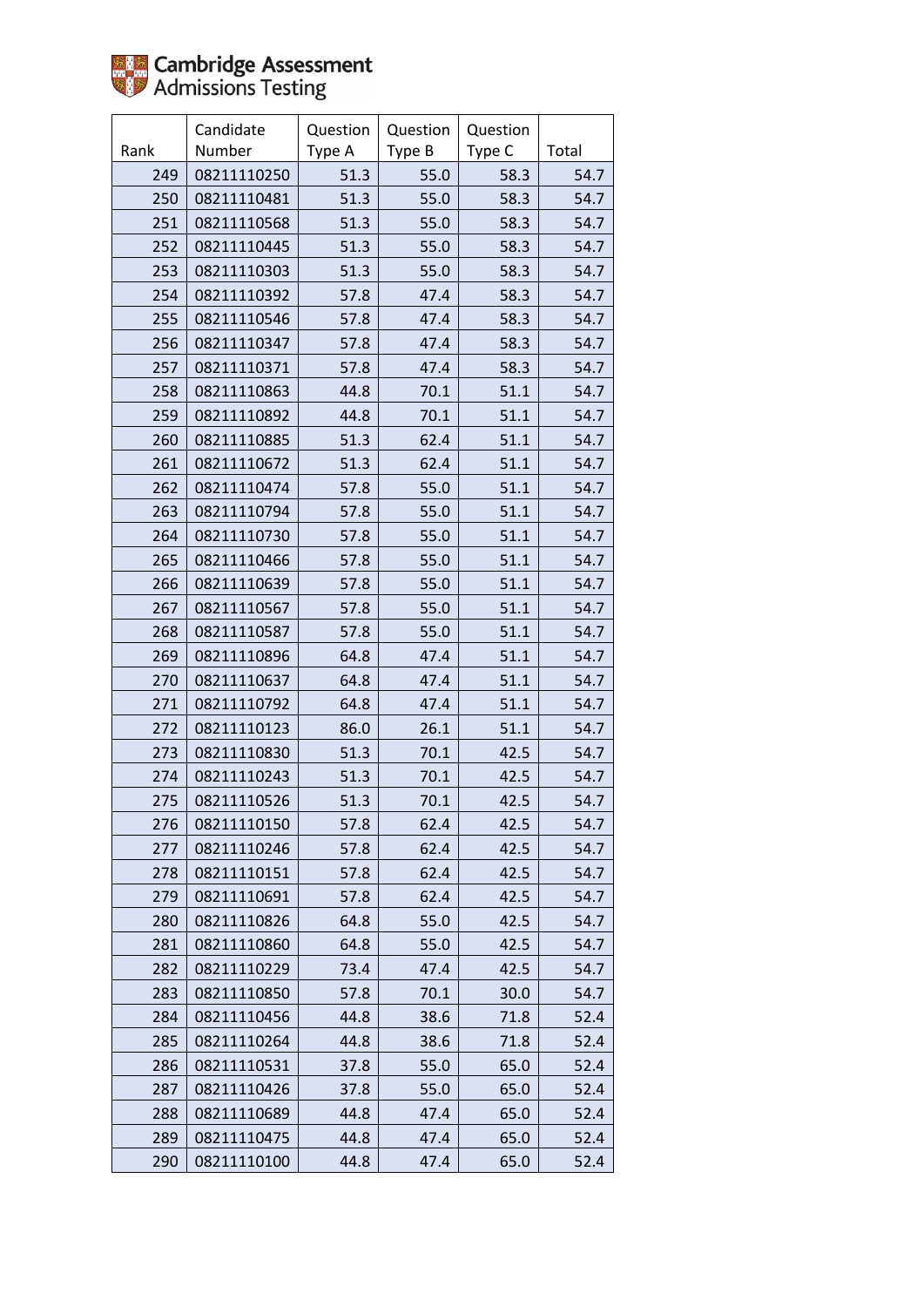

|      | Candidate   | Question | Question | Question |       |
|------|-------------|----------|----------|----------|-------|
| Rank | Number      | Type A   | Type B   | Type C   | Total |
| 291  | 08211110299 | 44.8     | 47.4     | 65.0     | 52.4  |
| 292  | 08211110184 | 44.8     | 47.4     | 65.0     | 52.4  |
| 293  | 08211110240 | 51.3     | 38.6     | 65.0     | 52.4  |
| 294  | 08211110330 | 37.8     | 62.4     | 58.3     | 52.4  |
| 295  | 08211110368 | 37.8     | 62.4     | 58.3     | 52.4  |
| 296  | 08211110447 | 37.8     | 62.4     | 58.3     | 52.4  |
| 297  | 08211110283 | 44.8     | 55.0     | 58.3     | 52.4  |
| 298  | 08211110134 | 44.8     | 55.0     | 58.3     | 52.4  |
| 299  | 08211110645 | 44.8     | 55.0     | 58.3     | 52.4  |
| 300  | 08211110360 | 51.3     | 47.4     | 58.3     | 52.4  |
| 301  | 08211110779 | 51.3     | 47.4     | 58.3     | 52.4  |
| 302  | 08211110679 | 51.3     | 47.4     | 58.3     | 52.4  |
| 303  | 08211110196 | 51.3     | 47.4     | 58.3     | 52.4  |
| 304  | 08211110790 | 44.8     | 62.4     | 51.1     | 52.4  |
| 305  | 08211110488 | 44.8     | 62.4     | 51.1     | 52.4  |
| 306  | 08211110135 | 44.8     | 62.4     | 51.1     | 52.4  |
| 307  | 08211110923 | 51.3     | 55.0     | 51.1     | 52.4  |
| 308  | 08211110971 | 51.3     | 55.0     | 51.1     | 52.4  |
| 309  | 08211110720 | 51.3     | 55.0     | 51.1     | 52.4  |
| 310  | 08211110159 | 51.3     | 55.0     | 51.1     | 52.4  |
| 311  | 08211110537 | 57.8     | 47.4     | 51.1     | 52.4  |
| 312  | 08211110153 | 57.8     | 47.4     | 51.1     | 52.4  |
| 313  | 08211110280 | 57.8     | 47.4     | 51.1     | 52.4  |
| 314  | 08211110382 | 57.8     | 47.4     | 51.1     | 52.4  |
| 315  | 08211110797 | 57.8     | 47.4     | 51.1     | 52.4  |
| 316  | 08211110529 | 57.8     | 47.4     | 51.1     | 52.4  |
| 317  | 08211110353 | 57.8     | 47.4     | 51.1     | 52.4  |
| 318  | 08211110558 | 64.8     | 38.6     | 51.1     | 52.4  |
| 319  | 08211110660 | 64.8     | 38.6     | 51.1     | 52.4  |
| 320  | 08211110652 | 51.3     | 62.4     | 42.5     | 52.4  |
| 321  | 08211110756 | 51.3     | 62.4     | 42.5     | 52.4  |
| 322  | 08211110931 | 51.3     | 62.4     | 42.5     | 52.4  |
| 323  | 08211110300 | 51.3     | 62.4     | 42.5     | 52.4  |
| 324  | 08211110883 | 51.3     | 62.4     | 42.5     | 52.4  |
| 325  | 08211110694 | 51.3     | 62.4     | 42.5     | 52.4  |
| 326  | 08211110528 | 57.8     | 55.0     | 42.5     | 52.4  |
| 327  | 08211110167 | 64.8     | 47.4     | 42.5     | 52.4  |
| 328  | 08211110948 | 64.8     | 47.4     | 42.5     | 52.4  |
| 329  | 08211110352 | 64.8     | 47.4     | 42.5     | 52.4  |
| 330  | 08211110056 | 73.4     | 38.6     | 42.5     | 52.4  |
| 331  | 08211110771 | 73.4     | 38.6     | 42.5     | 52.4  |
| 332  | 08211110442 | 57.8     | 62.4     | 30.0     | 52.4  |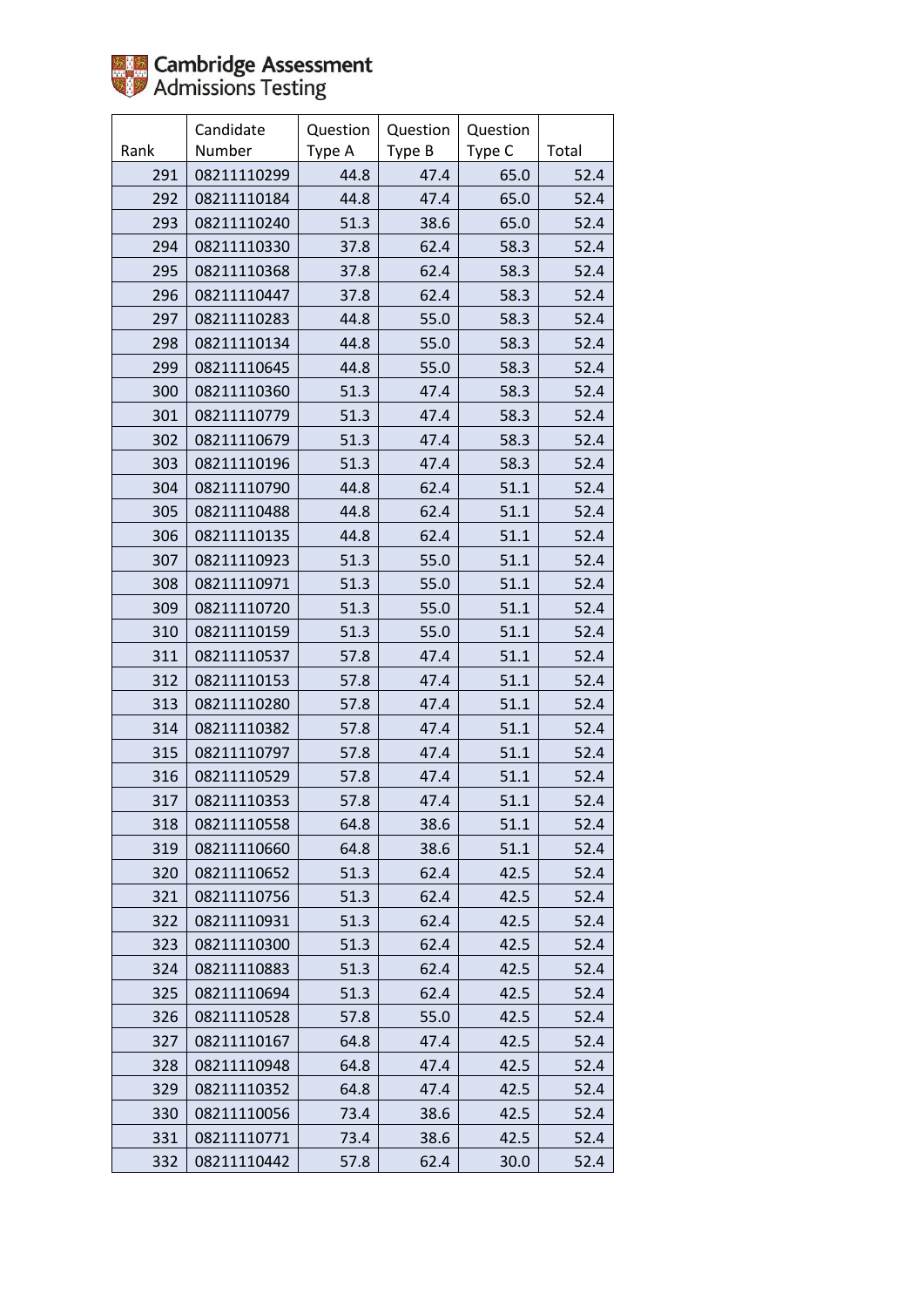

|      | Candidate   | Question | Question | Question |       |
|------|-------------|----------|----------|----------|-------|
| Rank | Number      | Type A   | Type B   | Type C   | Total |
| 333  | 08211110506 | 57.8     | 62.4     | 30.0     | 52.4  |
| 334  | 08211110018 | 64.8     | 55.0     | 30.0     | 52.4  |
| 335  | 08211110259 | 73.4     | 47.4     | 30.0     | 52.4  |
| 336  | 08211110596 | 73.4     | 47.4     | 30.0     | 52.4  |
| 337  | 08211110544 | 73.4     | 47.4     | 30.0     | 52.4  |
| 338  | 08211110949 | 37.8     | 47.4     | 65.0     | 50.0  |
| 339  | 08211110302 | 51.3     | 26.1     | 65.0     | 50.0  |
| 340  | 08211110704 | 37.8     | 55.0     | 58.3     | 50.0  |
| 341  | 08211110131 | 44.8     | 47.4     | 58.3     | 50.0  |
| 342  | 08211110760 | 44.8     | 47.4     | 58.3     | 50.0  |
| 343  | 08211110638 | 44.8     | 47.4     | 58.3     | 50.0  |
| 344  | 08211110634 | 51.3     | 38.6     | 58.3     | 50.0  |
| 345  | 08211110702 | 51.3     | 38.6     | 58.3     | 50.0  |
| 346  | 08211110550 | 51.3     | 38.6     | 58.3     | 50.0  |
| 347  | 08211110778 | 51.3     | 38.6     | 58.3     | 50.0  |
| 348  | 08211110370 | 51.3     | 38.6     | 58.3     | 50.0  |
| 349  | 08211110118 | 64.8     | 0.0      | 58.3     | 50.0  |
| 350  | 08211110451 | 37.8     | 62.4     | 51.1     | 50.0  |
| 351  | 08211110763 | 37.8     | 62.4     | 51.1     | 50.0  |
| 352  | 08211110058 | 44.8     | 55.0     | 51.1     | 50.0  |
| 353  | 08211110057 | 44.8     | 55.0     | 51.1     | 50.0  |
| 354  | 08211110500 | 44.8     | 55.0     | 51.1     | 50.0  |
| 355  | 08211110025 | 44.8     | 55.0     | 51.1     | 50.0  |
| 356  | 08211110554 | 44.8     | 55.0     | 51.1     | 50.0  |
| 357  | 08211110895 | 44.8     | 55.0     | 51.1     | 50.0  |
| 358  | 08211110306 | 44.8     | 55.0     | 51.1     | 50.0  |
| 359  | 08211110425 | 44.8     | 55.0     | 51.1     | 50.0  |
| 360  | 08211110824 | 44.8     | 55.0     | 51.1     | 50.0  |
| 361  | 08211110836 | 44.8     | 55.0     | 51.1     | 50.0  |
| 362  | 08211110890 | 44.8     | 55.0     | 51.1     | 50.0  |
| 363  | 08211110844 | 51.3     | 47.4     | 51.1     | 50.0  |
| 364  | 08211110688 | 51.3     | 47.4     | 51.1     | 50.0  |
| 365  | 08211110759 | 51.3     | 47.4     | 51.1     | 50.0  |
| 366  | 08211110611 | 51.3     | 47.4     | 51.1     | 50.0  |
| 367  | 08211110378 | 51.3     | 47.4     | 51.1     | 50.0  |
| 368  | 08211110741 | 51.3     | 47.4     | 51.1     | 50.0  |
| 369  | 08211110487 | 51.3     | 47.4     | 51.1     | 50.0  |
| 370  | 08211110641 | 57.8     | 38.6     | 51.1     | 50.0  |
| 371  | 08211110418 | 57.8     | 38.6     | 51.1     | 50.0  |
| 372  | 08211110910 | 57.8     | 38.6     | 51.1     | 50.0  |
| 373  | 08211110690 | 37.8     | 70.1     | 42.5     | 50.0  |
| 374  | 08211110600 | 44.8     | 62.4     | 42.5     | 50.0  |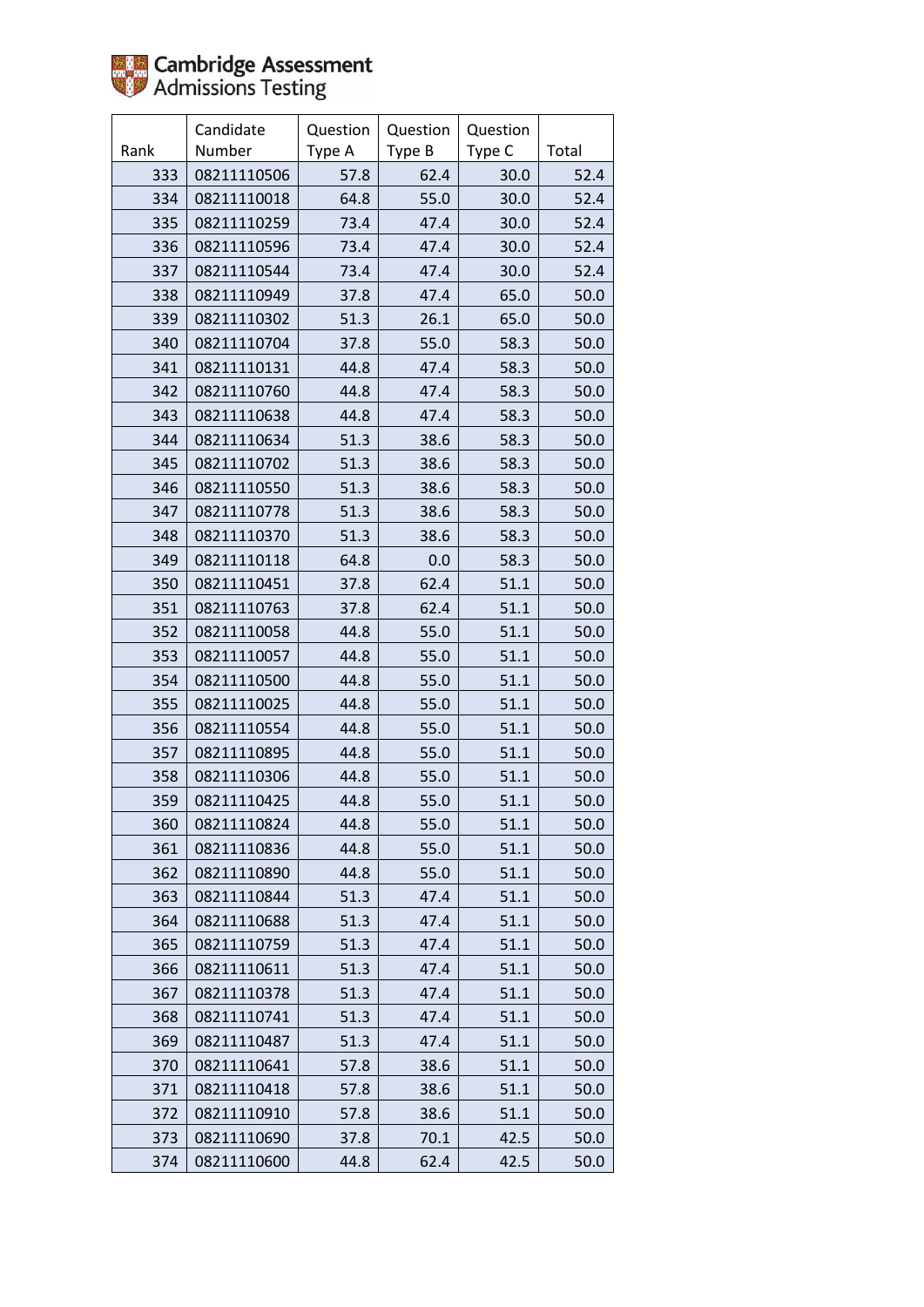

|      | Candidate   | Question | Question | Question |       |
|------|-------------|----------|----------|----------|-------|
| Rank | Number      | Type A   | Type B   | Type C   | Total |
| 375  | 08211110728 | 51.3     | 55.0     | 42.5     | 50.0  |
| 376  | 08211110325 | 51.3     | 55.0     | 42.5     | 50.0  |
| 377  | 08211110820 | 51.3     | 55.0     | 42.5     | 50.0  |
| 378  | 08211110322 | 51.3     | 55.0     | 42.5     | 50.0  |
| 379  | 08211110121 | 51.3     | 55.0     | 42.5     | 50.0  |
| 380  | 08211110803 | 57.8     | 47.4     | 42.5     | 50.0  |
| 381  | 08211110222 | 57.8     | 47.4     | 42.5     | 50.0  |
| 382  | 08211110530 | 57.8     | 47.4     | 42.5     | 50.0  |
| 383  | 08211110825 | 57.8     | 47.4     | 42.5     | 50.0  |
| 384  | 08211110175 | 57.8     | 47.4     | 42.5     | 50.0  |
| 385  | 08211110286 | 64.8     | 38.6     | 42.5     | 50.0  |
| 386  | 08211110124 | 44.8     | 70.1     | 30.0     | 50.0  |
| 387  | 08211110249 | 64.8     | 47.4     | 30.0     | 50.0  |
| 388  | 08211110461 | 16.9     | 47.4     | 71.8     | 47.6  |
| 389  | 08211110186 | 37.8     | 38.6     | 65.0     | 47.6  |
| 390  | 08211110865 | 37.8     | 38.6     | 65.0     | 47.6  |
| 391  | 08211110951 | 37.8     | 38.6     | 65.0     | 47.6  |
| 392  | 08211110684 | 29.3     | 55.0     | 58.3     | 47.6  |
| 393  | 08211110725 | 37.8     | 47.4     | 58.3     | 47.6  |
| 394  | 08211110810 | 37.8     | 47.4     | 58.3     | 47.6  |
| 395  | 08211110547 | 37.8     | 47.4     | 58.3     | 47.6  |
| 396  | 08211110598 | 37.8     | 47.4     | 58.3     | 47.6  |
| 397  | 08211110579 | 37.8     | 47.4     | 58.3     | 47.6  |
| 398  | 08211110594 | 37.8     | 47.4     | 58.3     | 47.6  |
| 399  | 08211110020 | 37.8     | 47.4     | 58.3     | 47.6  |
| 400  | 08211110173 | 37.8     | 47.4     | 58.3     | 47.6  |
| 401  | 08211110470 | 44.8     | 38.6     | 58.3     | 47.6  |
| 402  | 08211110407 | 44.8     | 38.6     | 58.3     | 47.6  |
| 403  | 08211110127 | 44.8     | 38.6     | 58.3     | 47.6  |
| 404  | 08211110276 | 44.8     | 38.6     | 58.3     | 47.6  |
| 405  | 08211110036 | 44.8     | 38.6     | 58.3     | 47.6  |
| 406  | 08211180192 | 44.8     | 38.6     | 58.3     | 47.6  |
| 407  | 08211110038 | 44.8     | 38.6     | 58.3     | 47.6  |
| 408  | 08211110517 | 51.3     | 26.1     | 58.3     | 47.6  |
| 409  | 08211110841 | 37.8     | 55.0     | 51.1     | 47.6  |
| 410  | 08211110313 | 37.8     | 55.0     | 51.1     | 47.6  |
| 411  | 08211110387 | 37.8     | 55.0     | 51.1     | 47.6  |
| 412  | 08211110410 | 37.8     | 55.0     | 51.1     | 47.6  |
| 413  | 08211110326 | 37.8     | 55.0     | 51.1     | 47.6  |
| 414  | 08211110260 | 37.8     | 55.0     | 51.1     | 47.6  |
| 415  | 08211110906 | 44.8     | 47.4     | 51.1     | 47.6  |
| 416  | 07211110462 | 44.8     | 47.4     | 51.1     | 47.6  |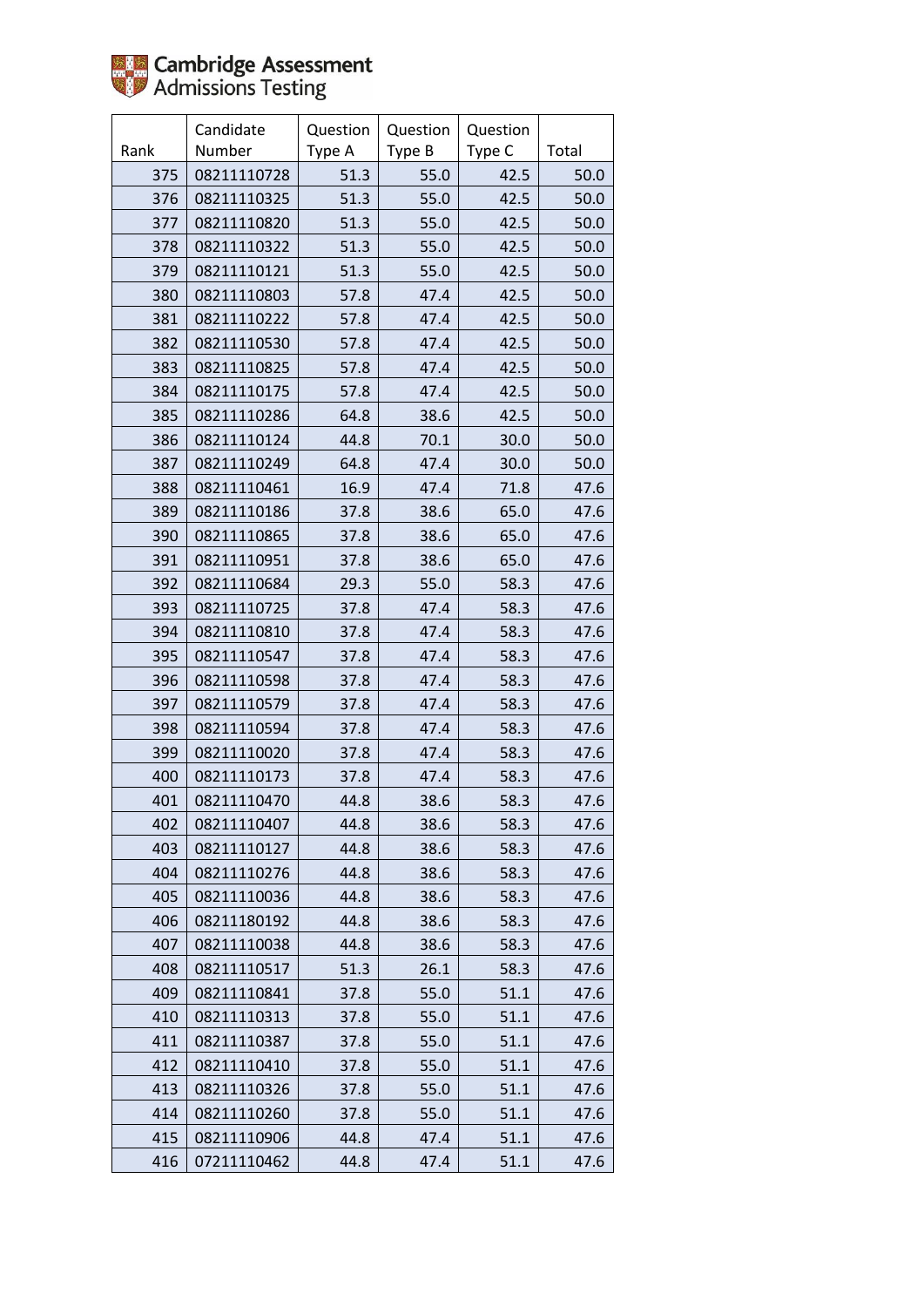

|      | Candidate   | Question | Question | Question |       |
|------|-------------|----------|----------|----------|-------|
| Rank | Number      | Type A   | Type B   | Type C   | Total |
| 417  | 08211110338 | 44.8     | 47.4     | 51.1     | 47.6  |
| 418  | 08211110789 | 44.8     | 47.4     | 51.1     | 47.6  |
| 419  | 08211110675 | 44.8     | 47.4     | 51.1     | 47.6  |
| 420  | 08211110703 | 51.3     | 38.6     | 51.1     | 47.6  |
| 421  | 08211110898 | 51.3     | 38.6     | 51.1     | 47.6  |
| 422  | 08211110335 | 51.3     | 38.6     | 51.1     | 47.6  |
| 423  | 08211110903 | 51.3     | 38.6     | 51.1     | 47.6  |
| 424  | 08211110141 | 51.3     | 38.6     | 51.1     | 47.6  |
| 425  | 08211110298 | 57.8     | 26.1     | 51.1     | 47.6  |
| 426  | 08211110212 | 57.8     | 26.1     | 51.1     | 47.6  |
| 427  | 09211110751 | 44.8     | 55.0     | 42.5     | 47.6  |
| 428  | 08211110525 | 44.8     | 55.0     | 42.5     | 47.6  |
| 429  | 08211110094 | 51.3     | 47.4     | 42.5     | 47.6  |
| 430  | 08211110564 | 51.3     | 47.4     | 42.5     | 47.6  |
| 431  | 08211110047 | 51.3     | 47.4     | 42.5     | 47.6  |
| 432  | 08211110930 | 51.3     | 47.4     | 42.5     | 47.6  |
| 433  | 08211110161 | 51.3     | 47.4     | 42.5     | 47.6  |
| 434  | 08211110493 | 51.3     | 47.4     | 42.5     | 47.6  |
| 435  | 08211110278 | 51.3     | 47.4     | 42.5     | 47.6  |
| 436  | 08211110078 | 51.3     | 47.4     | 42.5     | 47.6  |
| 437  | 08211110717 | 51.3     | 47.4     | 42.5     | 47.6  |
| 438  | 08211110388 | 51.3     | 47.4     | 42.5     | 47.6  |
| 439  | 08211110582 | 51.3     | 47.4     | 42.5     | 47.6  |
| 440  | 08211110513 | 57.8     | 38.6     | 42.5     | 47.6  |
| 441  | 08211110522 | 57.8     | 38.6     | 42.5     | 47.6  |
| 442  | 08211110946 | 57.8     | 38.6     | 42.5     | 47.6  |
| 443  | 08211110208 | 57.8     | 38.6     | 42.5     | 47.6  |
| 444  | 08211110758 | 57.8     | 38.6     | 42.5     | 47.6  |
| 445  | 08211110279 | 37.8     | 70.1     | 30.0     | 47.6  |
| 446  | 08211110225 | 44.8     | 62.4     | 30.0     | 47.6  |
| 447  | 08211110261 | 51.3     | 55.0     | 30.0     | 47.6  |
| 448  | 08211110561 | 51.3     | 55.0     | 30.0     | 47.6  |
| 449  | 08211110230 | 51.3     | 55.0     | 30.0     | 47.6  |
| 450  | 08211110970 | 51.3     | 55.0     | 30.0     | 47.6  |
| 451  | 08211110358 | 57.8     | 47.4     | 30.0     | 47.6  |
| 452  | 08211110281 | 64.8     | 38.6     | 30.0     | 47.6  |
| 453  | 08211110386 | 51.3     | 62.4     | 0.0      | 47.6  |
| 454  | 08211110339 | 37.8     | 26.1     | 65.0     | 45.0  |
| 455  | 08211110375 | 29.3     | 47.4     | 58.3     | 45.0  |
| 456  | 08211110891 | 29.3     | 47.4     | 58.3     | 45.0  |
| 457  | 08211110811 | 29.3     | 47.4     | 58.3     | 45.0  |
| 458  | 08211110543 | 37.8     | 38.6     | 58.3     | 45.0  |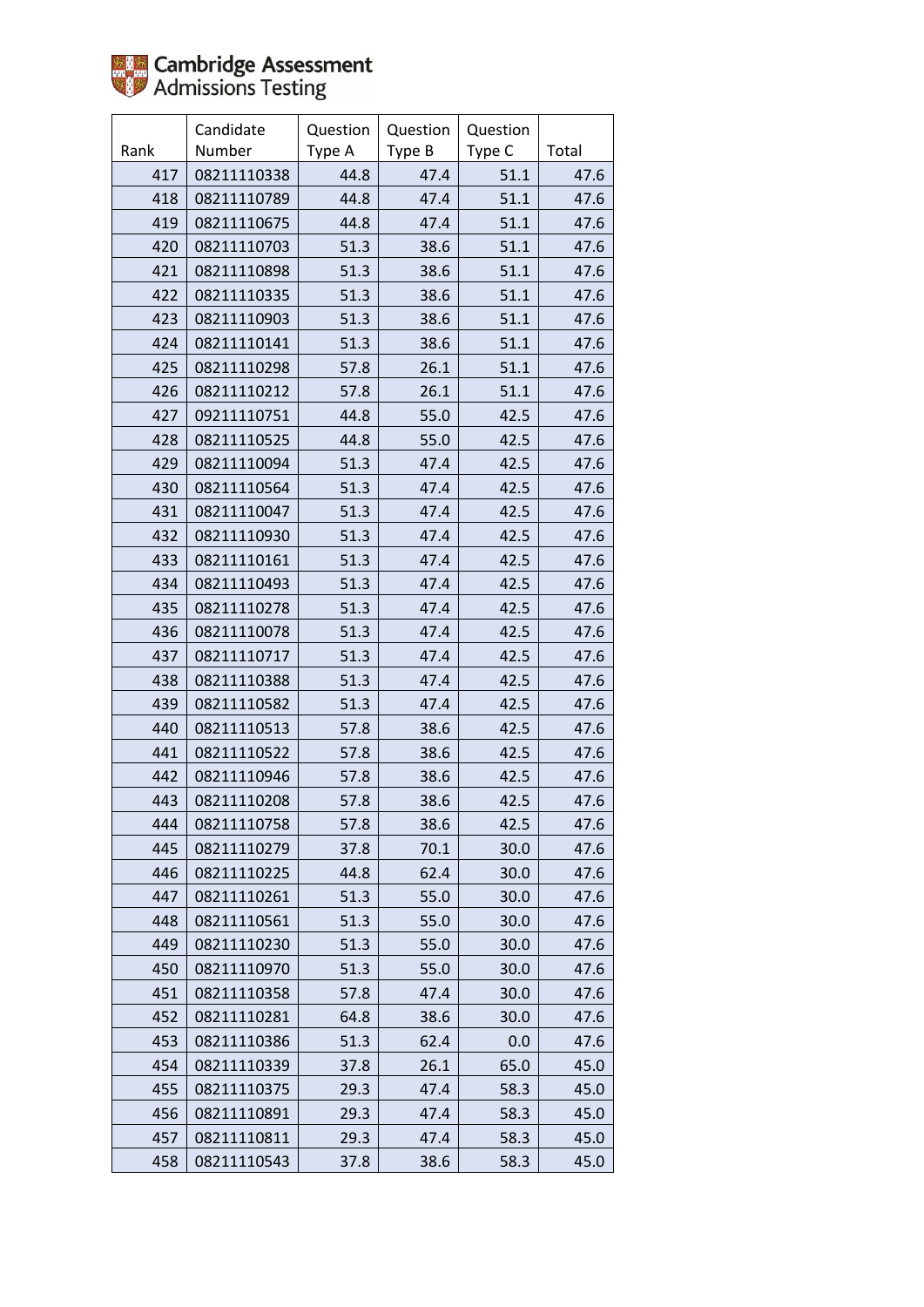

|      | Candidate   | Question | Question | Question |       |
|------|-------------|----------|----------|----------|-------|
| Rank | Number      | Type A   | Type B   | Type C   | Total |
| 459  | 08211110319 | 37.8     | 38.6     | 58.3     | 45.0  |
| 460  | 08211110862 | 37.8     | 38.6     | 58.3     | 45.0  |
| 461  | 08211110361 | 37.8     | 38.6     | 58.3     | 45.0  |
| 462  | 08211110004 | 37.8     | 38.6     | 58.3     | 45.0  |
| 463  | 08211110699 | 44.8     | 26.1     | 58.3     | 45.0  |
| 464  | 08211110816 | 29.3     | 55.0     | 51.1     | 45.0  |
| 465  | 08211110640 | 29.3     | 55.0     | 51.1     | 45.0  |
| 466  | 08211110116 | 37.8     | 47.4     | 51.1     | 45.0  |
| 467  | 08211110446 | 37.8     | 47.4     | 51.1     | 45.0  |
| 468  | 08211110072 | 37.8     | 47.4     | 51.1     | 45.0  |
| 469  | 08211110219 | 37.8     | 47.4     | 51.1     | 45.0  |
| 470  | 08211110178 | 37.8     | 47.4     | 51.1     | 45.0  |
| 471  | 08211110268 | 44.8     | 38.6     | 51.1     | 45.0  |
| 472  | 08211110471 | 44.8     | 38.6     | 51.1     | 45.0  |
| 473  | 08211110239 | 44.8     | 38.6     | 51.1     | 45.0  |
| 474  | 08211110209 | 44.8     | 38.6     | 51.1     | 45.0  |
| 475  | 08211110185 | 44.8     | 38.6     | 51.1     | 45.0  |
| 476  | 08211110783 | 44.8     | 38.6     | 51.1     | 45.0  |
| 477  | 08211110581 | 44.8     | 38.6     | 51.1     | 45.0  |
| 478  | 08211110799 | 51.3     | 26.1     | 51.1     | 45.0  |
| 479  | 08211110272 | 51.3     | 26.1     | 51.1     | 45.0  |
| 480  | 08211110189 | 51.3     | 26.1     | 51.1     | 45.0  |
| 481  | 08211110881 | 37.8     | 55.0     | 42.5     | 45.0  |
| 482  | 08211110315 | 37.8     | 55.0     | 42.5     | 45.0  |
| 483  | 08211110701 | 37.8     | 55.0     | 42.5     | 45.0  |
| 484  | 08211110815 | 37.8     | 55.0     | 42.5     | 45.0  |
| 485  | 08211110191 | 44.8     | 47.4     | 42.5     | 45.0  |
| 486  | 08211110070 | 44.8     | 47.4     | 42.5     | 45.0  |
| 487  | 08211110901 | 44.8     | 47.4     | 42.5     | 45.0  |
| 488  | 08211110578 | 44.8     | 47.4     | 42.5     | 45.0  |
| 489  | 08211110642 | 44.8     | 47.4     | 42.5     | 45.0  |
| 490  | 08211110835 | 44.8     | 47.4     | 42.5     | 45.0  |
| 491  | 08211110560 | 44.8     | 47.4     | 42.5     | 45.0  |
| 492  | 08211110734 | 44.8     | 47.4     | 42.5     | 45.0  |
| 493  | 08211110575 | 44.8     | 47.4     | 42.5     | 45.0  |
| 494  | 08211110427 | 44.8     | 47.4     | 42.5     | 45.0  |
| 495  | 08211110796 | 51.3     | 38.6     | 42.5     | 45.0  |
| 496  | 08211110490 | 51.3     | 38.6     | 42.5     | 45.0  |
| 497  | 08211110608 | 51.3     | 38.6     | 42.5     | 45.0  |
| 498  | 08211110750 | 51.3     | 38.6     | 42.5     | 45.0  |
| 499  | 08211110909 | 51.3     | 38.6     | 42.5     | 45.0  |
| 500  | 08211110053 | 44.8     | 55.0     | 30.0     | 45.0  |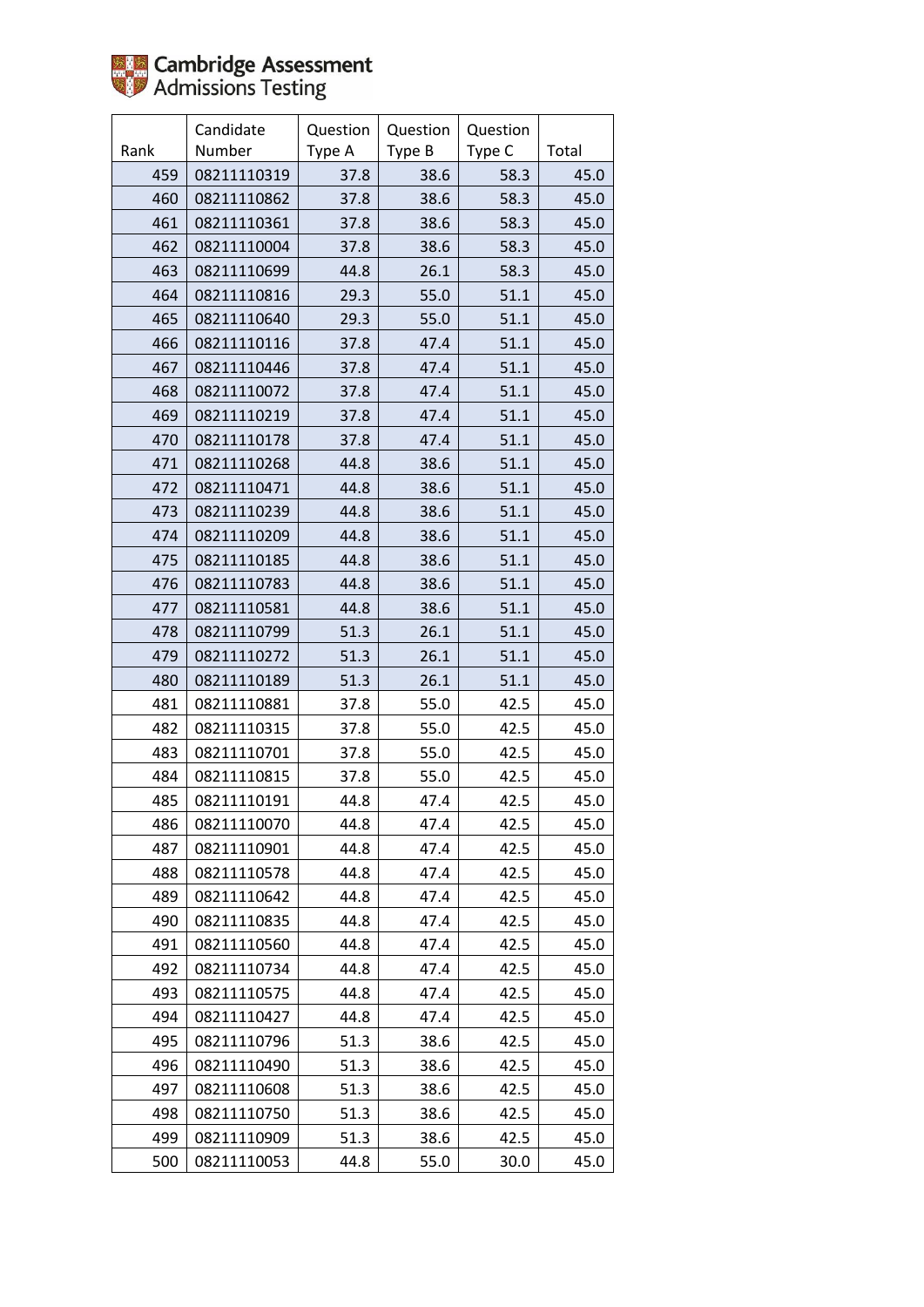

|      | Candidate   | Question | Question | Question |       |
|------|-------------|----------|----------|----------|-------|
| Rank | Number      | Type A   | Type B   | Type C   | Total |
| 501  | 08211110873 | 44.8     | 55.0     | 30.0     | 45.0  |
| 502  | 08211110559 | 51.3     | 47.4     | 30.0     | 45.0  |
| 503  | 08211110385 | 57.8     | 38.6     | 30.0     | 45.0  |
| 504  | 08211110744 | 16.9     | 26.1     | 71.8     | 42.3  |
| 505  | 08211110023 | 16.9     | 26.1     | 71.8     | 42.3  |
| 506  | 08211110711 | 37.8     | 0.0      | 65.0     | 42.3  |
| 507  | 08211110305 | 29.3     | 38.6     | 58.3     | 42.3  |
| 508  | 08211110289 | 29.3     | 38.6     | 58.3     | 42.3  |
| 509  | 08211110195 | 29.3     | 38.6     | 58.3     | 42.3  |
| 510  | 08211110617 | 37.8     | 26.1     | 58.3     | 42.3  |
| 511  | 08211110647 | 37.8     | 26.1     | 58.3     | 42.3  |
| 512  | 08211110722 | 37.8     | 26.1     | 58.3     | 42.3  |
| 513  | 08211110788 | 29.3     | 47.4     | 51.1     | 42.3  |
| 514  | 08211110405 | 29.3     | 47.4     | 51.1     | 42.3  |
| 515  | 08211110706 | 29.3     | 47.4     | 51.1     | 42.3  |
| 516  | 08211110113 | 29.3     | 47.4     | 51.1     | 42.3  |
| 517  | 08211110354 | 29.3     | 47.4     | 51.1     | 42.3  |
| 518  | 08211110331 | 37.8     | 38.6     | 51.1     | 42.3  |
| 519  | 08211110217 | 37.8     | 38.6     | 51.1     | 42.3  |
| 520  | 08211110049 | 37.8     | 38.6     | 51.1     | 42.3  |
| 521  | 08211110034 | 37.8     | 38.6     | 51.1     | 42.3  |
| 522  | 08211110428 | 37.8     | 38.6     | 51.1     | 42.3  |
| 523  | 08211110099 | 37.8     | 38.6     | 51.1     | 42.3  |
| 524  | 08211110633 | 44.8     | 26.1     | 51.1     | 42.3  |
| 525  | 08211110665 | 44.8     | 26.1     | 51.1     | 42.3  |
| 526  | 08211110904 | 44.8     | 26.1     | 51.1     | 42.3  |
| 527  | 08211110093 | 44.8     | 26.1     | 51.1     | 42.3  |
| 528  | 08211110435 | 44.8     | 26.1     | 51.1     | 42.3  |
| 529  | 08211110400 | 44.8     | 26.1     | 51.1     | 42.3  |
| 530  | 08211110520 | 16.9     | 62.4     | 42.5     | 42.3  |
| 531  | 08211110401 | 16.9     | 62.4     | 42.5     | 42.3  |
| 532  | 08211110964 | 29.3     | 55.0     | 42.5     | 42.3  |
| 533  | 08211110933 | 29.3     | 55.0     | 42.5     | 42.3  |
| 534  | 08211110915 | 29.3     | 55.0     | 42.5     | 42.3  |
| 535  | 08211110145 | 29.3     | 55.0     | 42.5     | 42.3  |
| 536  | 08211110680 | 37.8     | 47.4     | 42.5     | 42.3  |
| 537  | 08211110738 | 37.8     | 47.4     | 42.5     | 42.3  |
| 538  | 08211110421 | 37.8     | 47.4     | 42.5     | 42.3  |
| 539  | 08211110480 | 37.8     | 47.4     | 42.5     | 42.3  |
| 540  | 08211110365 | 37.8     | 47.4     | 42.5     | 42.3  |
| 541  | 08211110846 | 37.8     | 47.4     | 42.5     | 42.3  |
| 542  | 08211110284 | 37.8     | 47.4     | 42.5     | 42.3  |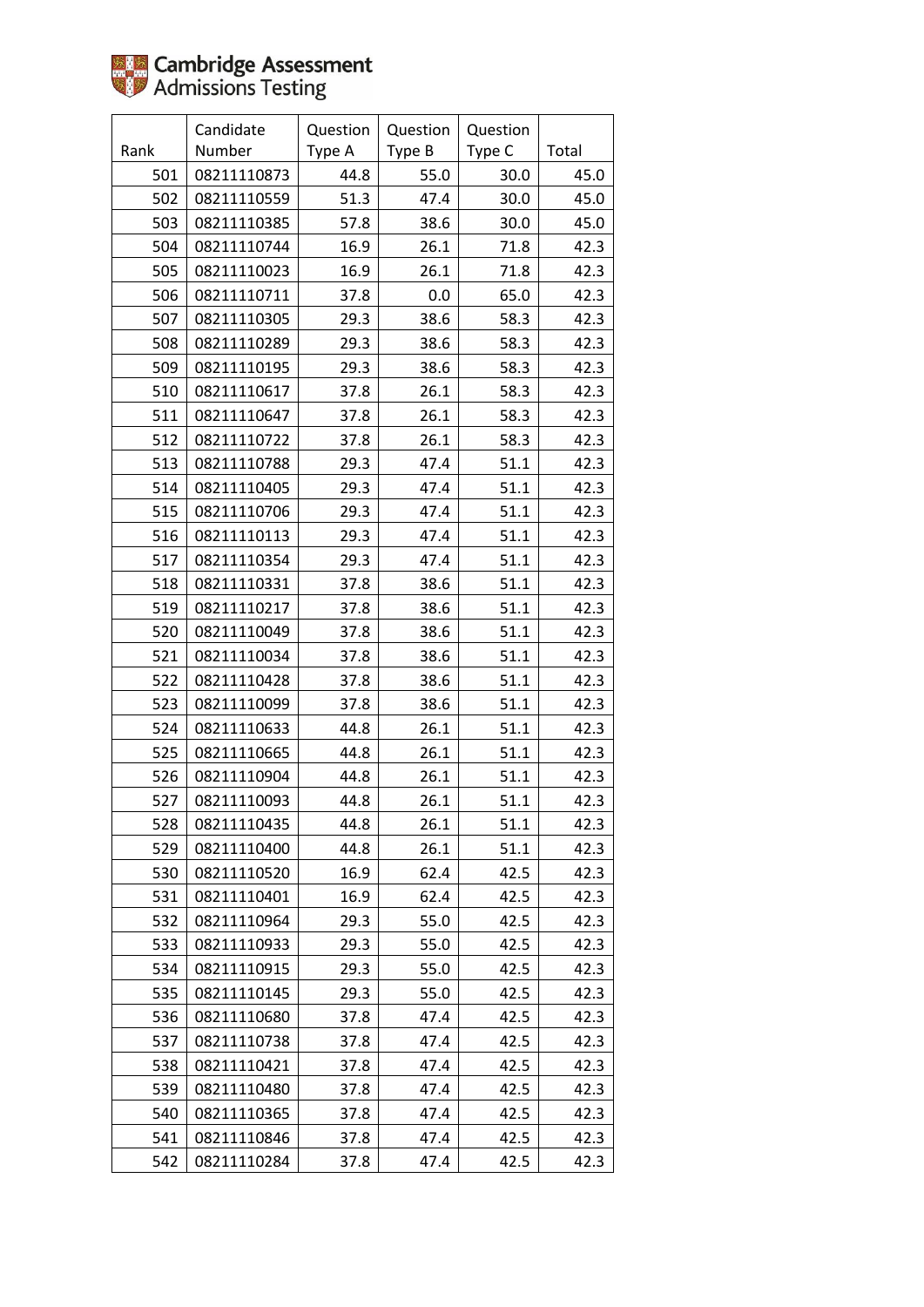

|      | Candidate   | Question | Question | Question |       |
|------|-------------|----------|----------|----------|-------|
| Rank | Number      | Type A   | Type B   | Type C   | Total |
| 543  | 08211110489 | 37.8     | 47.4     | 42.5     | 42.3  |
| 544  | 08211110864 | 37.8     | 47.4     | 42.5     | 42.3  |
| 545  | 08211110402 | 37.8     | 47.4     | 42.5     | 42.3  |
| 546  | 08211110936 | 37.8     | 47.4     | 42.5     | 42.3  |
| 547  | 08211110958 | 37.8     | 47.4     | 42.5     | 42.3  |
| 548  | 08211110504 | 44.8     | 38.6     | 42.5     | 42.3  |
| 549  | 08211110916 | 44.8     | 38.6     | 42.5     | 42.3  |
| 550  | 08211110837 | 44.8     | 38.6     | 42.5     | 42.3  |
| 551  | 08211110831 | 44.8     | 38.6     | 42.5     | 42.3  |
| 552  | 08211110190 | 44.8     | 38.6     | 42.5     | 42.3  |
| 553  | 08211110749 | 44.8     | 38.6     | 42.5     | 42.3  |
| 554  | 08211110861 | 44.8     | 38.6     | 42.5     | 42.3  |
| 555  | 08211110394 | 44.8     | 38.6     | 42.5     | 42.3  |
| 556  | 08211110945 | 44.8     | 38.6     | 42.5     | 42.3  |
| 557  | 08211110351 | 44.8     | 38.6     | 42.5     | 42.3  |
| 558  | 08211110942 | 44.8     | 38.6     | 42.5     | 42.3  |
| 559  | 08211110966 | 44.8     | 38.6     | 42.5     | 42.3  |
| 560  | 08211110855 | 51.3     | 26.1     | 42.5     | 42.3  |
| 561  | 08211110172 | 51.3     | 26.1     | 42.5     | 42.3  |
| 562  | 08211110536 | 51.3     | 26.1     | 42.5     | 42.3  |
| 563  | 08211110607 | 51.3     | 26.1     | 42.5     | 42.3  |
| 564  | 08211110655 | 51.3     | 26.1     | 42.5     | 42.3  |
| 565  | 08211110784 | 37.8     | 55.0     | 30.0     | 42.3  |
| 566  | 08211110795 | 44.8     | 47.4     | 30.0     | 42.3  |
| 567  | 08211110285 | 44.8     | 47.4     | 30.0     | 42.3  |
| 568  | 08211110696 | 44.8     | 47.4     | 30.0     | 42.3  |
| 569  | 08211110512 | 44.8     | 47.4     | 30.0     | 42.3  |
| 570  | 08211110636 | 51.3     | 38.6     | 30.0     | 42.3  |
| 571  | 08211110508 | 51.3     | 38.6     | 30.0     | 42.3  |
| 572  | 08211110727 | 51.3     | 38.6     | 30.0     | 42.3  |
| 573  | 08211110226 | 51.3     | 38.6     | 30.0     | 42.3  |
| 574  | 08211110595 | 44.8     | 55.0     | 0.0      | 42.3  |
| 575  | 08211180104 | 51.3     | 47.4     | 0.0      | 42.3  |
| 576  | 08211110610 | 51.3     | 47.4     | 0.0      | 42.3  |
| 577  | 08211110832 | 16.9     | 38.6     | 58.3     | 39.4  |
| 578  | 08211110194 | 29.3     | 26.1     | 58.3     | 39.4  |
| 579  | 08211110152 | 16.9     | 47.4     | 51.1     | 39.4  |
| 580  | 08211110731 | 29.3     | 38.6     | 51.1     | 39.4  |
| 581  | 08211110592 | 37.8     | 26.1     | 51.1     | 39.4  |
| 582  | 08211110533 | 37.8     | 26.1     | 51.1     | 39.4  |
| 583  | 08211110961 | 37.8     | 26.1     | 51.1     | 39.4  |
| 584  | 08211110969 | 37.8     | 26.1     | 51.1     | 39.4  |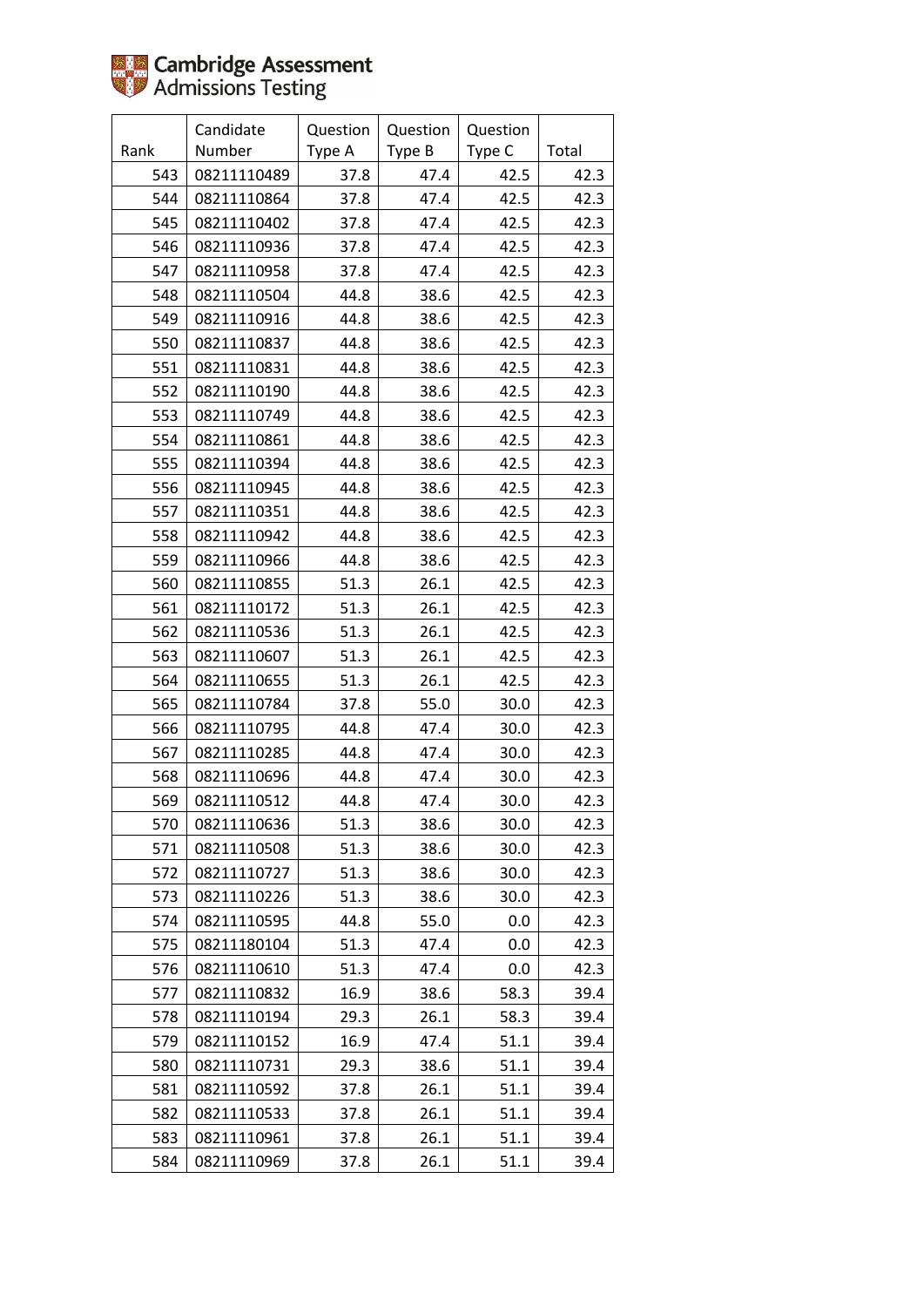

|      | Candidate   | Question | Question | Question |       |
|------|-------------|----------|----------|----------|-------|
| Rank | Number      | Type A   | Type B   | Type C   | Total |
| 585  | 08211110117 | 37.8     | 26.1     | 51.1     | 39.4  |
| 586  | 08211110845 | 37.8     | 26.1     | 51.1     | 39.4  |
| 587  | 08211110436 | 37.8     | 26.1     | 51.1     | 39.4  |
| 588  | 08211110037 | 37.8     | 26.1     | 51.1     | 39.4  |
| 589  | 08211110773 | 44.8     | 0.0      | 51.1     | 39.4  |
| 590  | 08211110408 | 44.8     | 0.0      | 51.1     | 39.4  |
| 591  | 08211110897 | 44.8     | 0.0      | 51.1     | 39.4  |
| 592  | 08211110957 | 29.3     | 47.4     | 42.5     | 39.4  |
| 593  | 08211110168 | 29.3     | 47.4     | 42.5     | 39.4  |
| 594  | 08211110232 | 29.3     | 47.4     | 42.5     | 39.4  |
| 595  | 08211110256 | 29.3     | 47.4     | 42.5     | 39.4  |
| 596  | 08211110247 | 29.3     | 47.4     | 42.5     | 39.4  |
| 597  | 08211110829 | 29.3     | 47.4     | 42.5     | 39.4  |
| 598  | 08211110380 | 37.8     | 38.6     | 42.5     | 39.4  |
| 599  | 08211110032 | 37.8     | 38.6     | 42.5     | 39.4  |
| 600  | 08211110511 | 37.8     | 38.6     | 42.5     | 39.4  |
| 601  | 08211110911 | 37.8     | 38.6     | 42.5     | 39.4  |
| 602  | 08211110455 | 37.8     | 38.6     | 42.5     | 39.4  |
| 603  | 08211110505 | 37.8     | 38.6     | 42.5     | 39.4  |
| 604  | 08211110658 | 37.8     | 38.6     | 42.5     | 39.4  |
| 605  | 08211110908 | 37.8     | 38.6     | 42.5     | 39.4  |
| 606  | 08211110962 | 37.8     | 38.6     | 42.5     | 39.4  |
| 607  | 08211110308 | 37.8     | 38.6     | 42.5     | 39.4  |
| 608  | 08211110452 | 37.8     | 38.6     | 42.5     | 39.4  |
| 609  | 08211110419 | 37.8     | 38.6     | 42.5     | 39.4  |
| 610  | 08211110812 | 37.8     | 38.6     | 42.5     | 39.4  |
| 611  | 08211110137 | 37.8     | 38.6     | 42.5     | 39.4  |
| 612  | 08211110889 | 37.8     | 38.6     | 42.5     | 39.4  |
| 613  | 08211110176 | 37.8     | 38.6     | 42.5     | 39.4  |
| 614  | 08211110576 | 44.8     | 26.1     | 42.5     | 39.4  |
| 615  | 08211110158 | 44.8     | 26.1     | 42.5     | 39.4  |
| 616  | 08211110935 | 44.8     | 26.1     | 42.5     | 39.4  |
| 617  | 08211110341 | 44.8     | 26.1     | 42.5     | 39.4  |
| 618  | 08211110646 | 44.8     | 26.1     | 42.5     | 39.4  |
| 619  | 08211110085 | 44.8     | 26.1     | 42.5     | 39.4  |
| 620  | 08211110682 | 44.8     | 26.1     | 42.5     | 39.4  |
| 621  | 08211110746 | 29.3     | 55.0     | 30.0     | 39.4  |
| 622  | 08211110396 | 29.3     | 55.0     | 30.0     | 39.4  |
| 623  | 08211110477 | 29.3     | 55.0     | 30.0     | 39.4  |
| 624  | 08211110817 | 37.8     | 47.4     | 30.0     | 39.4  |
| 625  | 08211110181 | 37.8     | 47.4     | 30.0     | 39.4  |
| 626  | 08211110852 | 37.8     | 47.4     | 30.0     | 39.4  |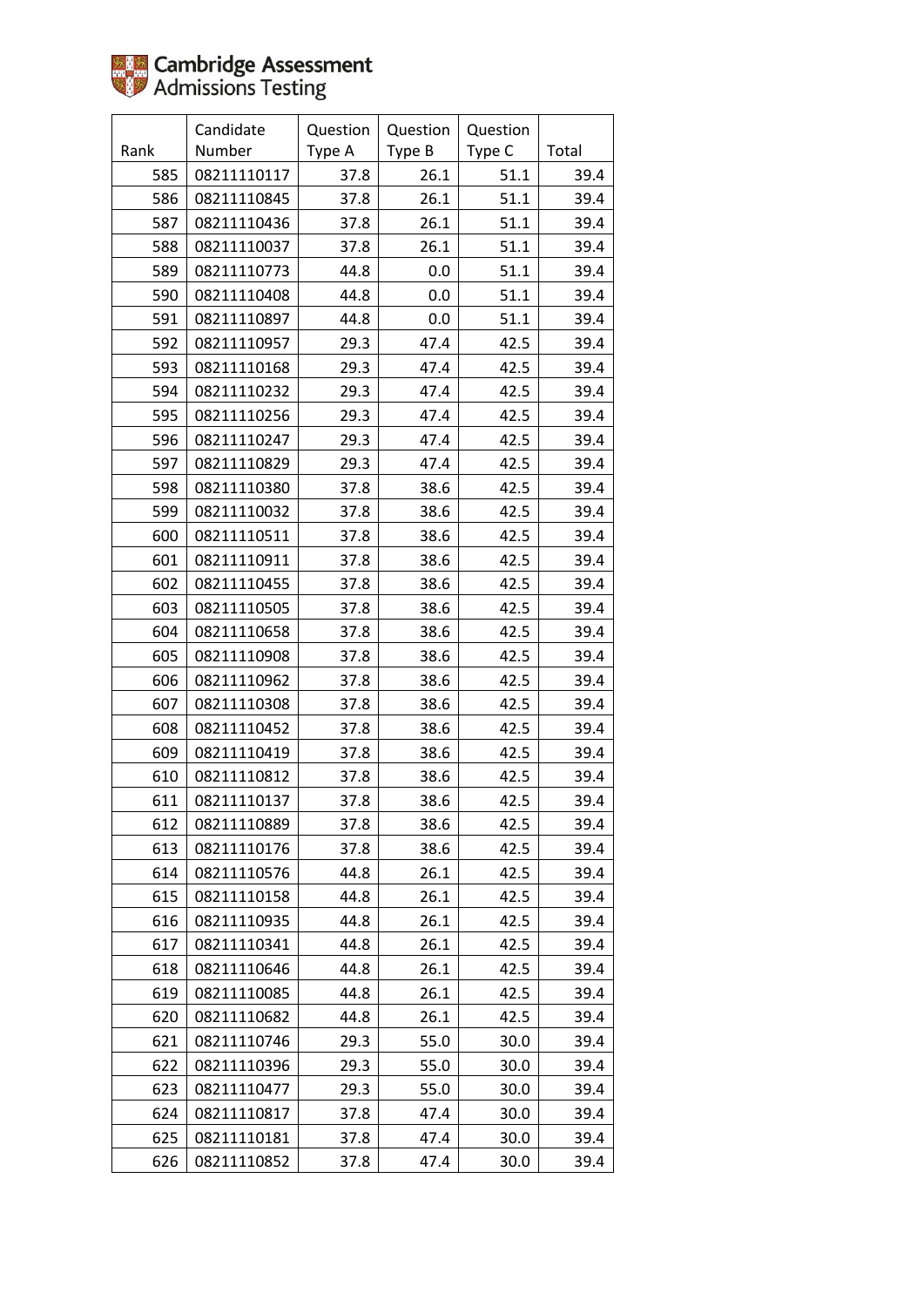

|      | Candidate   | Question | Question | Question |       |
|------|-------------|----------|----------|----------|-------|
| Rank | Number      | Type A   | Type B   | Type C   | Total |
| 627  | 08211110518 | 44.8     | 38.6     | 30.0     | 39.4  |
| 628  | 08211110362 | 44.8     | 38.6     | 30.0     | 39.4  |
| 629  | 08211110602 | 44.8     | 38.6     | 30.0     | 39.4  |
| 630  | 08211110780 | 44.8     | 38.6     | 30.0     | 39.4  |
| 631  | 08211110670 | 44.8     | 38.6     | 30.0     | 39.4  |
| 632  | 08211110220 | 44.8     | 38.6     | 30.0     | 39.4  |
| 633  | 08211110031 | 44.8     | 38.6     | 30.0     | 39.4  |
| 634  | 08211110277 | 44.8     | 38.6     | 30.0     | 39.4  |
| 635  | 08211110757 | 44.8     | 38.6     | 30.0     | 39.4  |
| 636  | 08211110677 | 44.8     | 38.6     | 30.0     | 39.4  |
| 637  | 08211110654 | 51.3     | 26.1     | 30.0     | 39.4  |
| 638  | 08211110434 | 51.3     | 26.1     | 30.0     | 39.4  |
| 639  | 08211110683 | 37.8     | 55.0     | 0.0      | 39.4  |
| 640  | 08211110391 | 44.8     | 47.4     | 0.0      | 39.4  |
| 641  | 08211110629 | 44.8     | 47.4     | 0.0      | 39.4  |
| 642  | 08211110005 | 51.3     | 38.6     | 0.0      | 39.4  |
| 643  | 08211110423 | 51.3     | 38.6     | 0.0      | 39.4  |
| 644  | 08211110399 | 51.3     | 38.6     | 0.0      | 39.4  |
| 645  | 08211110693 | 0.0      | 38.6     | 58.3     | 36.2  |
| 646  | 08211110842 | 0.0      | 38.6     | 58.3     | 36.2  |
| 647  | 08211110687 | 0.0      | 38.6     | 58.3     | 36.2  |
| 648  | 08211110585 | 0.0      | 38.6     | 58.3     | 36.2  |
| 649  | 08211110941 | 16.9     | 38.6     | 51.1     | 36.2  |
| 650  | 08211110924 | 16.9     | 38.6     | 51.1     | 36.2  |
| 651  | 08211110542 | 29.3     | 26.1     | 51.1     | 36.2  |
| 652  | 08211110973 | 29.3     | 26.1     | 51.1     | 36.2  |
| 653  | 08211110041 | 29.3     | 26.1     | 51.1     | 36.2  |
| 654  | 08211110874 | 29.3     | 26.1     | 51.1     | 36.2  |
| 655  | 08211110858 | 29.3     | 26.1     | 51.1     | 36.2  |
| 656  | 08211110406 | 29.3     | 26.1     | 51.1     | 36.2  |
| 657  | 08211110875 | 29.3     | 26.1     | 51.1     | 36.2  |
| 658  | 08211110695 | 29.3     | 26.1     | 51.1     | 36.2  |
| 659  | 08211110786 | 37.8     | 0.0      | 51.1     | 36.2  |
| 660  | 08211110142 | 37.8     | 0.0      | 51.1     | 36.2  |
| 661  | 08211110273 | 16.9     | 47.4     | 42.5     | 36.2  |
| 662  | 08211110010 | 16.9     | 47.4     | 42.5     | 36.2  |
| 663  | 08211110372 | 16.9     | 47.4     | 42.5     | 36.2  |
| 664  | 08211110940 | 16.9     | 47.4     | 42.5     | 36.2  |
| 665  | 08211110802 | 16.9     | 47.4     | 42.5     | 36.2  |
| 666  | 08211110551 | 29.3     | 38.6     | 42.5     | 36.2  |
| 667  | 08211110666 | 29.3     | 38.6     | 42.5     | 36.2  |
| 668  | 08211110503 | 29.3     | 38.6     | 42.5     | 36.2  |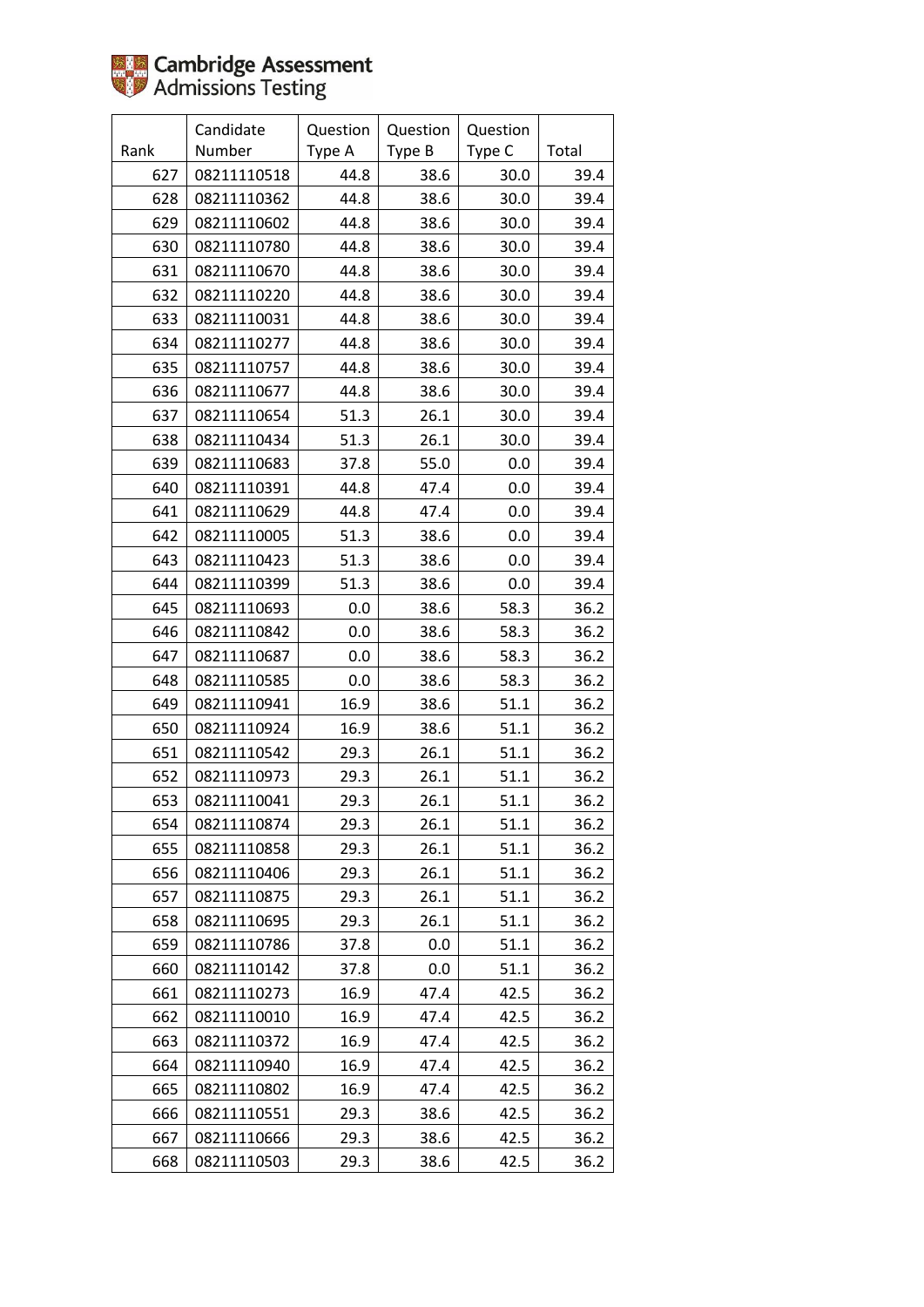

|      | Candidate   | Question | Question | Question |       |
|------|-------------|----------|----------|----------|-------|
| Rank | Number      | Type A   | Type B   | Type C   | Total |
| 669  | 08211110114 | 29.3     | 38.6     | 42.5     | 36.2  |
| 670  | 08211110154 | 29.3     | 38.6     | 42.5     | 36.2  |
| 671  | 08211110620 | 29.3     | 38.6     | 42.5     | 36.2  |
| 672  | 08211110601 | 29.3     | 38.6     | 42.5     | 36.2  |
| 673  | 08211110329 | 37.8     | 26.1     | 42.5     | 36.2  |
| 674  | 08211110876 | 37.8     | 26.1     | 42.5     | 36.2  |
| 675  | 08211110244 | 37.8     | 26.1     | 42.5     | 36.2  |
| 676  | 08211110877 | 37.8     | 26.1     | 42.5     | 36.2  |
| 677  | 08211110570 | 37.8     | 26.1     | 42.5     | 36.2  |
| 678  | 08211110415 | 37.8     | 26.1     | 42.5     | 36.2  |
| 679  | 08211110143 | 37.8     | 26.1     | 42.5     | 36.2  |
| 680  | 08211110291 | 16.9     | 55.0     | 30.0     | 36.2  |
| 681  | 08211110856 | 29.3     | 47.4     | 30.0     | 36.2  |
| 682  | 08211110532 | 29.3     | 47.4     | 30.0     | 36.2  |
| 683  | 08211110269 | 29.3     | 47.4     | 30.0     | 36.2  |
| 684  | 08211110316 | 29.3     | 47.4     | 30.0     | 36.2  |
| 685  | 08211110412 | 37.8     | 38.6     | 30.0     | 36.2  |
| 686  | 08211110263 | 37.8     | 38.6     | 30.0     | 36.2  |
| 687  | 08211110125 | 37.8     | 38.6     | 30.0     | 36.2  |
| 688  | 08211110109 | 37.8     | 38.6     | 30.0     | 36.2  |
| 689  | 08211110346 | 37.8     | 38.6     | 30.0     | 36.2  |
| 690  | 08211110708 | 37.8     | 38.6     | 30.0     | 36.2  |
| 691  | 08211110059 | 37.8     | 38.6     | 30.0     | 36.2  |
| 692  | 08211110294 | 37.8     | 38.6     | 30.0     | 36.2  |
| 693  | 08211110669 | 37.8     | 38.6     | 30.0     | 36.2  |
| 694  | 08211110198 | 37.8     | 38.6     | 30.0     | 36.2  |
| 695  | 08211110631 | 44.8     | 26.1     | 30.0     | 36.2  |
| 696  | 08211110705 | 44.8     | 26.1     | 30.0     | 36.2  |
| 697  | 08211110483 | 44.8     | 26.1     | 30.0     | 36.2  |
| 698  | 08211110975 | 44.8     | 26.1     | 30.0     | 36.2  |
| 699  | 08211110745 | 29.3     | 55.0     | 0.0      | 36.2  |
| 700  | 08211110943 | 29.3     | 55.0     | 0.0      | 36.2  |
| 701  | 08211110002 | 37.8     | 47.4     | 0.0      | 36.2  |
| 702  | 08211110739 | 37.8     | 47.4     | 0.0      | 36.2  |
| 703  | 08211110084 | 44.8     | 38.6     | 0.0      | 36.2  |
| 704  | 08211110024 | 44.8     | 38.6     | 0.0      | 36.2  |
| 705  | 08211110900 | 44.8     | 38.6     | 0.0      | 36.2  |
| 706  | 08211110111 | 44.8     | 38.6     | 0.0      | 36.2  |
| 707  | 08211110040 | 51.3     | 26.1     | 0.0      | 36.2  |
| 708  | 08211110659 | 57.8     | 0.0      | 0.0      | 36.2  |
| 709  | 08211110022 | 16.9     | 26.1     | 51.1     | 32.7  |
| 710  | 08211110615 | 16.9     | 26.1     | 51.1     | 32.7  |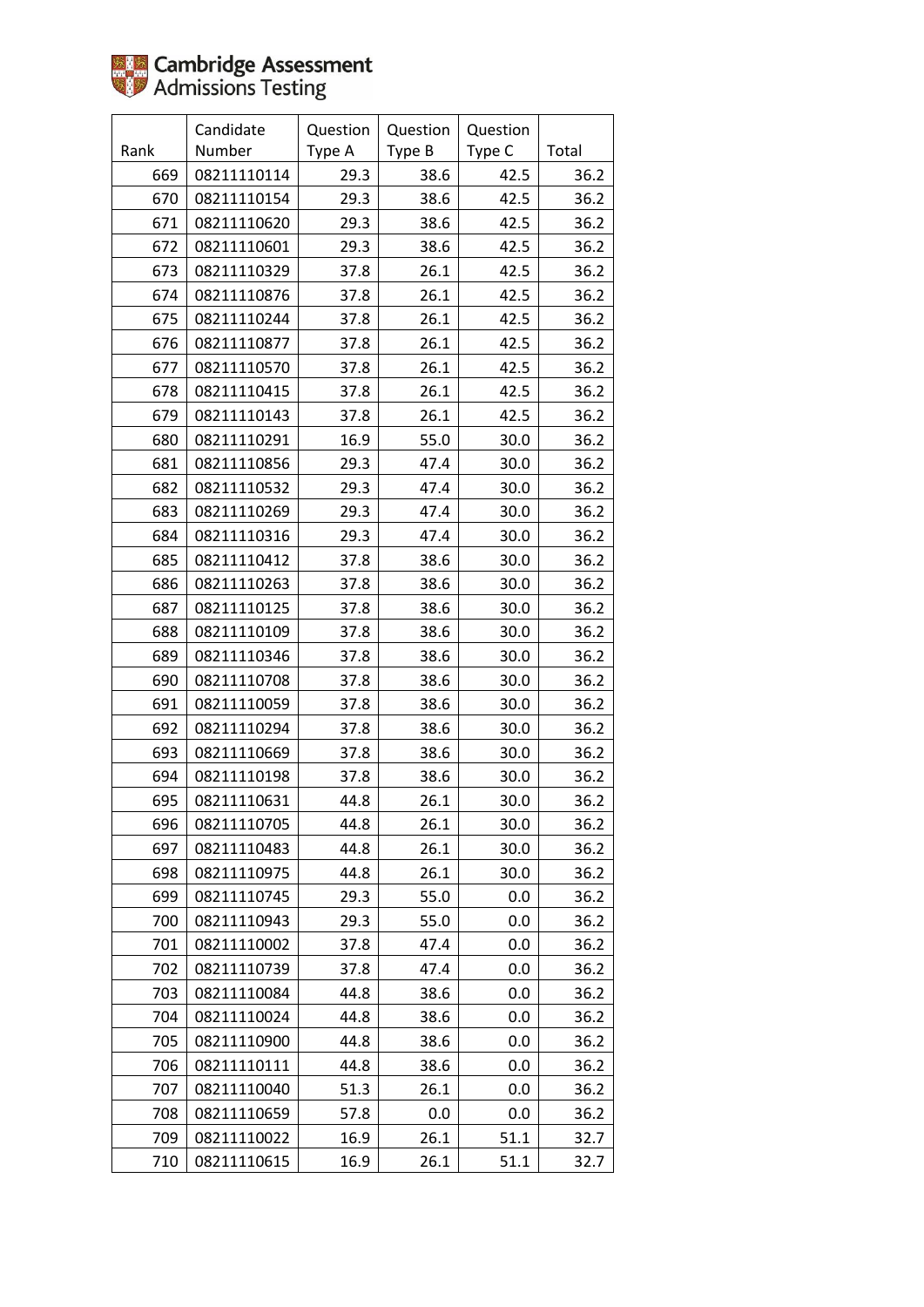

|      | Candidate   | Question | Question | Question |       |
|------|-------------|----------|----------|----------|-------|
| Rank | Number      | Type A   | Type B   | Type C   | Total |
| 711  | 08211110635 | 29.3     | 0.0      | 51.1     | 32.7  |
| 712  | 08211110624 | 29.3     | 0.0      | 51.1     | 32.7  |
| 713  | 08211110202 | 16.9     | 38.6     | 42.5     | 32.7  |
| 714  | 08211110432 | 16.9     | 38.6     | 42.5     | 32.7  |
| 715  | 08211110393 | 16.9     | 38.6     | 42.5     | 32.7  |
| 716  | 08211110092 | 16.9     | 38.6     | 42.5     | 32.7  |
| 717  | 08211110950 | 16.9     | 38.6     | 42.5     | 32.7  |
| 718  | 08211110026 | 29.3     | 26.1     | 42.5     | 32.7  |
| 719  | 08211110963 | 29.3     | 26.1     | 42.5     | 32.7  |
| 720  | 08211110614 | 29.3     | 26.1     | 42.5     | 32.7  |
| 721  | 08211110465 | 37.8     | 0.0      | 42.5     | 32.7  |
| 722  | 08211110160 | 37.8     | 0.0      | 42.5     | 32.7  |
| 723  | 08211110747 | 37.8     | 0.0      | 42.5     | 32.7  |
| 724  | 08211110762 | 37.8     | 0.0      | 42.5     | 32.7  |
| 725  | 08211110616 | 16.9     | 47.4     | 30.0     | 32.7  |
| 726  | 08211110540 | 16.9     | 47.4     | 30.0     | 32.7  |
| 727  | 08211110460 | 16.9     | 47.4     | 30.0     | 32.7  |
| 728  | 08211110651 | 29.3     | 38.6     | 30.0     | 32.7  |
| 729  | 08211110857 | 29.3     | 38.6     | 30.0     | 32.7  |
| 730  | 08211110925 | 29.3     | 38.6     | 30.0     | 32.7  |
| 731  | 08211110907 | 29.3     | 38.6     | 30.0     | 32.7  |
| 732  | 08211110960 | 37.8     | 26.1     | 30.0     | 32.7  |
| 733  | 08211110743 | 37.8     | 26.1     | 30.0     | 32.7  |
| 734  | 08211110716 | 44.8     | 0.0      | 30.0     | 32.7  |
| 735  | 08211110254 | 44.8     | 0.0      | 30.0     | 32.7  |
| 736  | 08211110521 | 16.9     | 55.0     | 0.0      | 32.7  |
| 737  | 08211110502 | 29.3     | 47.4     | 0.0      | 32.7  |
| 738  | 08211110899 | 29.3     | 47.4     | 0.0      | 32.7  |
| 739  | 08211110838 | 29.3     | 47.4     | 0.0      | 32.7  |
| 740  | 08211110344 | 29.3     | 47.4     | 0.0      | 32.7  |
| 741  | 08211110007 | 37.8     | 38.6     | 0.0      | 32.7  |
| 742  | 08211110599 | 0.0      | 0.0      | 58.3     | 28.6  |
| 743  | 08211110174 | 16.9     | 0.0      | 51.1     | 28.6  |
| 744  | 08211110776 | 16.9     | 0.0      | 51.1     | 28.6  |
| 745  | 08211110886 | 16.9     | 26.1     | 42.5     | 28.6  |
| 746  | 08211110457 | 16.9     | 26.1     | 42.5     | 28.6  |
| 747  | 08211110827 | 16.9     | 26.1     | 42.5     | 28.6  |
| 748  | 08211110242 | 29.3     | 0.0      | 42.5     | 28.6  |
| 749  | 08211110081 | 29.3     | 0.0      | 42.5     | 28.6  |
| 750  | 08211110626 | 29.3     | 0.0      | 42.5     | 28.6  |
| 751  | 08211110193 | 16.9     | 38.6     | 30.0     | 28.6  |
| 752  | 08211110374 | 16.9     | 38.6     | 30.0     | 28.6  |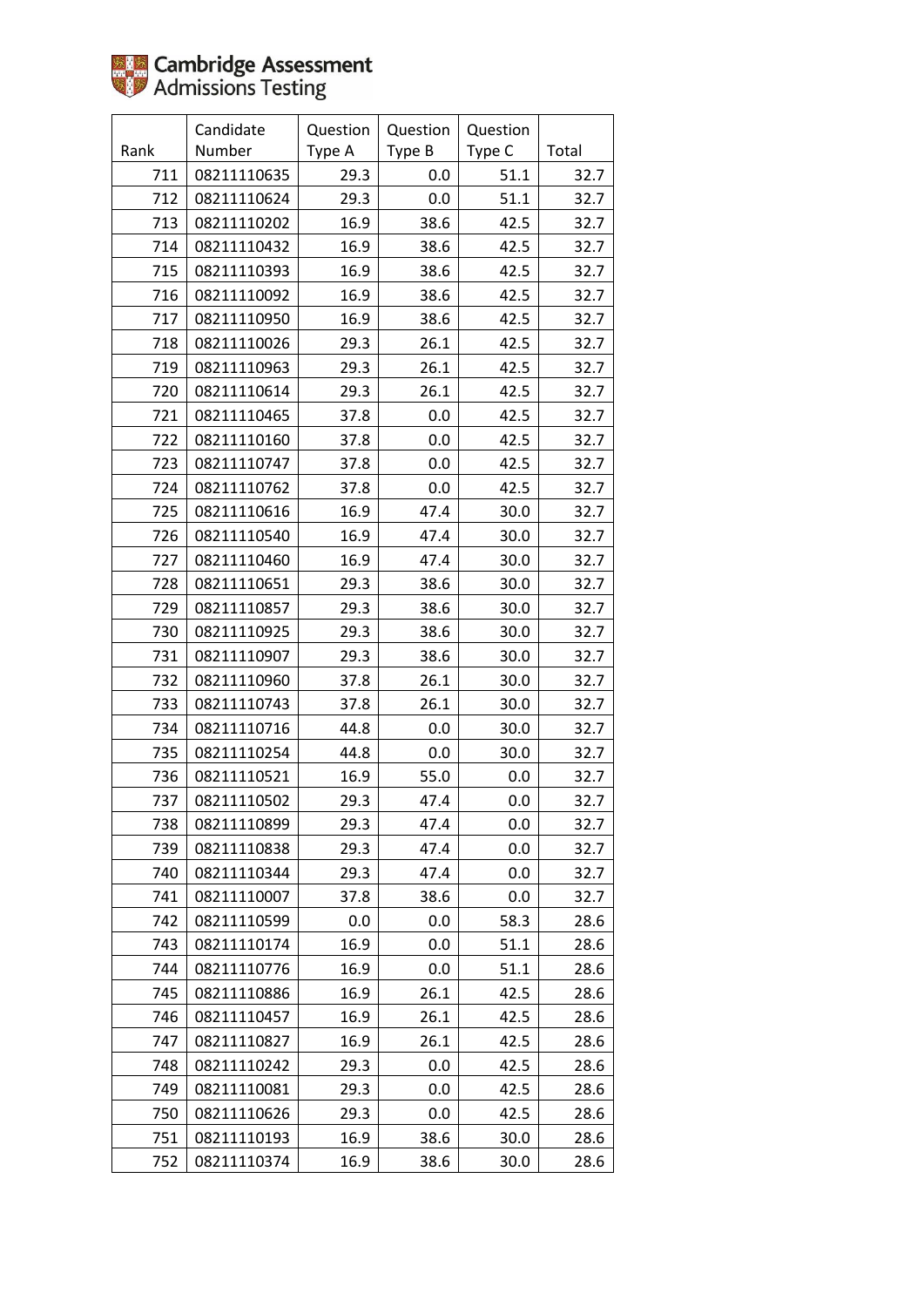

|      | Candidate   | Question | Question | Question |       |
|------|-------------|----------|----------|----------|-------|
| Rank | Number      | Type A   | Type B   | Type C   | Total |
| 753  | 08211110809 | 16.9     | 38.6     | 30.0     | 28.6  |
| 754  | 08211110355 | 16.9     | 38.6     | 30.0     | 28.6  |
| 755  | 08211110545 | 29.3     | 26.1     | 30.0     | 28.6  |
| 756  | 08211110834 | 29.3     | 26.1     | 30.0     | 28.6  |
| 757  | 08211110334 | 29.3     | 26.1     | 30.0     | 28.6  |
| 758  | 08211110128 | 29.3     | 26.1     | 30.0     | 28.6  |
| 759  | 08211110974 | 29.3     | 26.1     | 30.0     | 28.6  |
| 760  | 08211110307 | 29.3     | 26.1     | 30.0     | 28.6  |
| 761  | 08211110813 | 29.3     | 26.1     | 30.0     | 28.6  |
| 762  | 08211110348 | 37.8     | 0.0      | 30.0     | 28.6  |
| 763  | 08211110363 | 37.8     | 0.0      | 30.0     | 28.6  |
| 764  | 08211110791 | 37.8     | 0.0      | 30.0     | 28.6  |
| 765  | 08211110437 | 37.8     | 0.0      | 30.0     | 28.6  |
| 766  | 08211110292 | 37.8     | 0.0      | 30.0     | 28.6  |
| 767  | 08211110014 | 37.8     | 26.1     | 0.0      | 28.6  |
| 768  | 08211110523 | 37.8     | 26.1     | 0.0      | 28.6  |
| 769  | 08211110389 | 37.8     | 26.1     | 0.0      | 28.6  |
| 770  | 08211110215 | 37.8     | 26.1     | 0.0      | 28.6  |
| 771  | 08211110216 | 0.0      | 26.1     | 42.5     | 23.6  |
| 772  | 08211110590 | 0.0      | 26.1     | 42.5     | 23.6  |
| 773  | 08211110932 | 16.9     | 0.0      | 42.5     | 23.6  |
| 774  | 08211110327 | 0.0      | 38.6     | 30.0     | 23.6  |
| 775  | 08211110714 | 16.9     | 26.1     | 30.0     | 23.6  |
| 776  | 08211110296 | 16.9     | 26.1     | 30.0     | 23.6  |
| 777  | 08211110643 | 16.9     | 26.1     | 30.0     | 23.6  |
| 778  | 08211110887 | 16.9     | 26.1     | 30.0     | 23.6  |
| 779  | 08211110136 | 29.3     | 0.0      | 30.0     | 23.6  |
| 780  | 08211110657 | 16.9     | 38.6     | 0.0      | 23.6  |
| 781  | 08211110552 | 16.9     | 38.6     | 0.0      | 23.6  |
| 782  | 08211110404 | 29.3     | 26.1     | 0.0      | 23.6  |
| 783  | 08211110516 | 16.9     | 0.0      | 30.0     | 16.9  |
| 784  | 08211110548 | 16.9     | 0.0      | 30.0     | 16.9  |
| 785  | 08211110752 | 16.9     | 26.1     | 0.0      | 16.9  |
| 786  | 08211110671 | 16.9     | 26.1     | 0.0      | 16.9  |
| 787  | 08211110356 | 0.0      | 0.0      | 30.0     | 6.1   |
| 788  | 08211110952 | 0.0      | 0.0      | 30.0     | 6.1   |
| 789  | 08211110597 | 0.0      | 0.0      | 0.0      | 0.0   |
| 790  | 08211110439 | 0.0      | 0.0      | 0.0      | 0.0   |
| 791  | 08211110777 | 0.0      | 0.0      | 0.0      | 0.0   |
| 792  | 08211110282 | 0.0      | 0.0      | 0.0      | 0.0   |
| 793  | 08211110472 | 0.0      | 0.0      | 0.0      | 0.0   |
| 794  | 08211110772 | 0.0      | 0.0      | 0.0      | 0.0   |